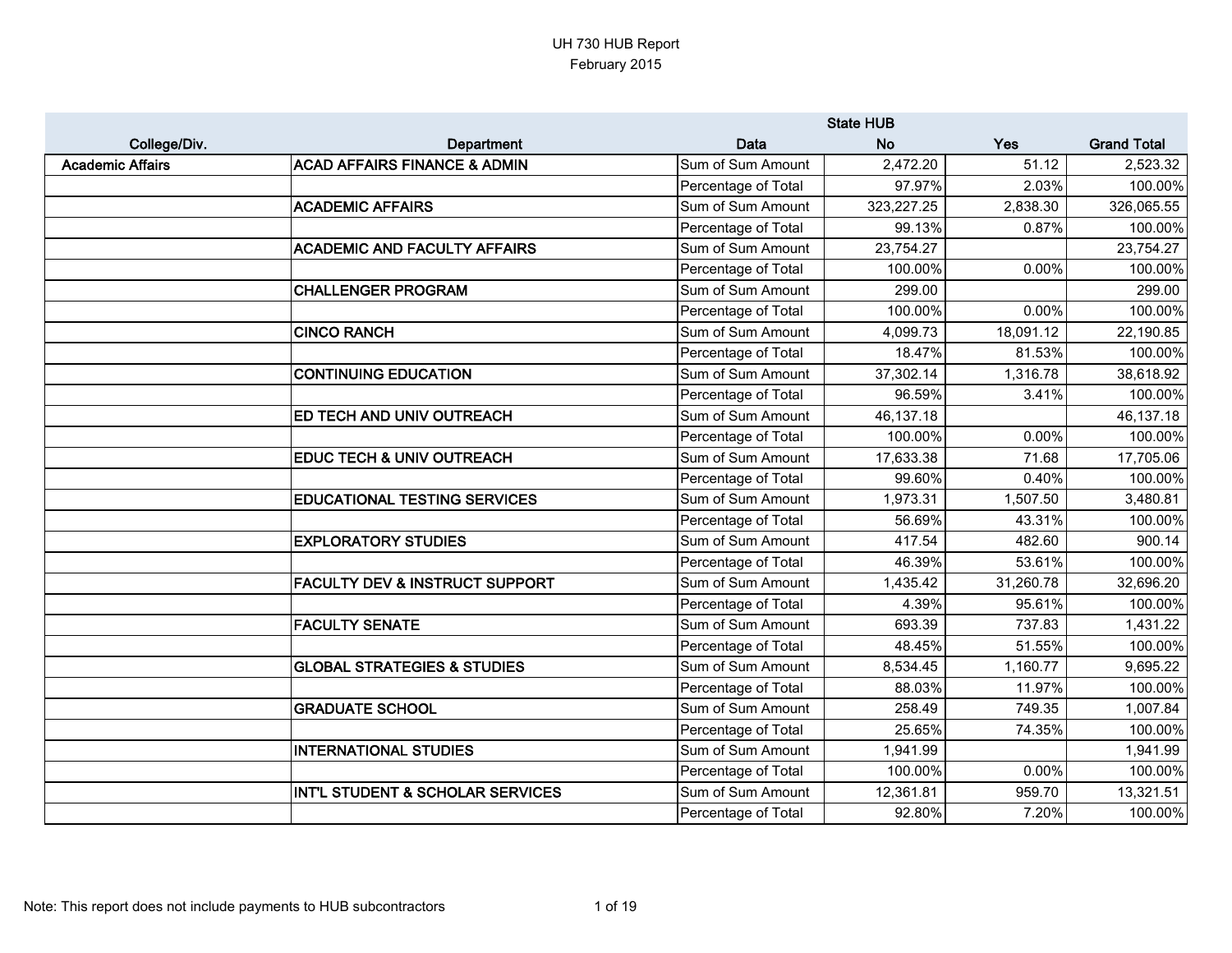|                                      |                                   |                     | <b>State HUB</b> |           |                    |
|--------------------------------------|-----------------------------------|---------------------|------------------|-----------|--------------------|
| College/Div.                         | Department                        | Data                | <b>No</b>        | Yes       | <b>Grand Total</b> |
| <b>Academic Affairs</b>              | <b>LEARNING SUPPORT SERVICES</b>  | Sum of Sum Amount   | 588.61           | 930.69    | 1,519.30           |
|                                      |                                   | Percentage of Total | 38.74%           | 61.26%    | 100.00%            |
|                                      | <b>MEASUREMENT AND EVALUATION</b> | Sum of Sum Amount   | 155.90           | 1,017.48  | 1,173.38           |
|                                      |                                   | Percentage of Total | 13.29%           | 86.71%    | 100.00%            |
|                                      | <b>ONLINE FUNCTIONAL SUPPORT</b>  | Sum of Sum Amount   | 130.12           |           | 130.12             |
|                                      |                                   | Percentage of Total | 100.00%          | 0.00%     | 100.00%            |
|                                      | <b>POLICY &amp; PLANNING</b>      | Sum of Sum Amount   | 4,492.58         | 493.98    | 4,986.56           |
|                                      |                                   | Percentage of Total | 90.09%           | 9.91%     | 100.00%            |
|                                      | PRE-HEALTH ADVISING               | Sum of Sum Amount   | 48.88            |           | 48.88              |
|                                      |                                   | Percentage of Total | 100.00%          | 0.00%     | 100.00%            |
|                                      | <b>STEM CENTER</b>                | Sum of Sum Amount   | 300.91           | 190.54    | 491.45             |
|                                      |                                   | Percentage of Total | 61.23%           | 38.77%    | 100.00%            |
|                                      | <b>TRANSFER ADVISING PROGRAM</b>  | Sum of Sum Amount   | 59.00            |           | 59.00              |
|                                      |                                   | Percentage of Total | 100.00%          | 0.00%     | 100.00%            |
|                                      | <b>UH ENERGY</b>                  | Sum of Sum Amount   | 9,134.40         | 1,302.18  | 10,436.58          |
|                                      |                                   | Percentage of Total | 87.52%           | 12.48%    | 100.00%            |
|                                      | <b>UH HEALTH</b>                  | Sum of Sum Amount   | 22,778.18        |           | 22,778.18          |
|                                      |                                   | Percentage of Total | 100.00%          | 0.00%     | 100.00%            |
|                                      | UH OFF-CAMPUS SUPPORT             | Sum of Sum Amount   | 7,335.36         | 412.71    | 7,748.07           |
|                                      |                                   | Percentage of Total | 94.67%           | 5.33%     | 100.00%            |
|                                      | <b>UH SUGAR LAND</b>              | Sum of Sum Amount   | 47,919.16        | 35,600.85 | 83,520.01          |
|                                      |                                   | Percentage of Total | 57.37%           | 42.63%    | 100.00%            |
|                                      | UNDERGRADUATE ACADEMIC AFFAIRS    | Sum of Sum Amount   | 227.22           | 25.12     | 252.34             |
|                                      |                                   | Percentage of Total | 90.05%           | 9.95%     | 100.00%            |
|                                      | UNDERGRADUATE STUDENT SUCCESS     | Sum of Sum Amount   | 1,851.60         |           | 1,851.60           |
|                                      |                                   | Percentage of Total | 100.00%          | 0.00%     | 100.00%            |
|                                      | UNDERGRADUATE STUDENT SUCCESS CTR | Sum of Sum Amount   | 155.90           | 500.00    | 655.90             |
|                                      |                                   | Percentage of Total | 23.77%           | 76.23%    | 100.00%            |
|                                      | <b>WRITING CENTER</b>             | Sum of Sum Amount   | 802.68           | 278.54    | 1,081.22           |
|                                      |                                   | Percentage of Total | 74.24%           | 25.76%    | 100.00%            |
| Academic Affairs Sum of Sum Amount   |                                   |                     | 578,522.05       | 99,979.62 | 678,501.67         |
| Academic Affairs Percentage of Total |                                   |                     | 85.26%           | 14.74%    | 100.00%            |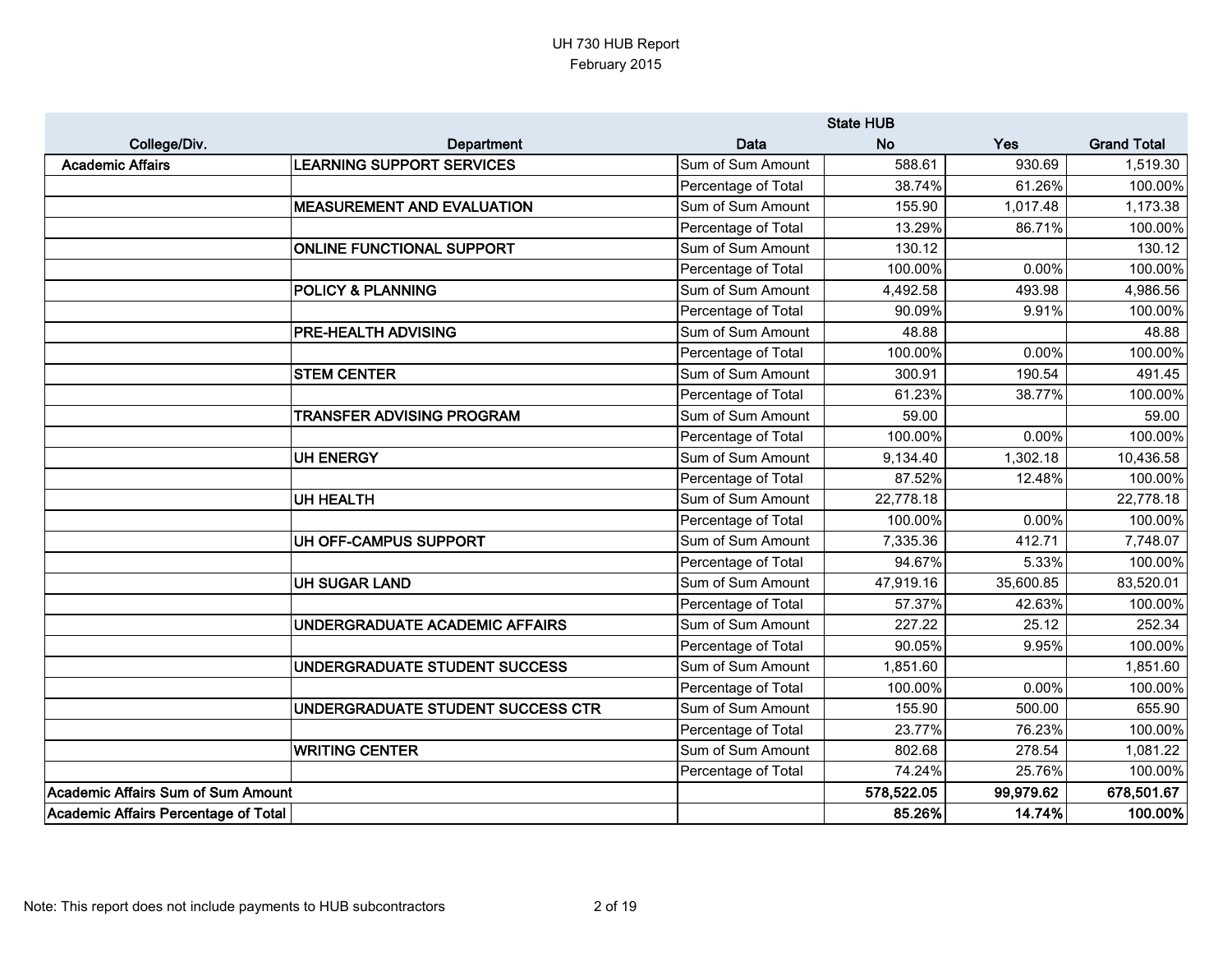|                                   |                                               |                     | <b>State HUB</b> |            |                    |
|-----------------------------------|-----------------------------------------------|---------------------|------------------|------------|--------------------|
| College/Div.                      | Department                                    | Data                | <b>No</b>        | Yes        | <b>Grand Total</b> |
| <b>Administration and Finance</b> | <b>ADMINISTRATION &amp; FINANCE</b>           | Sum of Sum Amount   | 1,994.01         | 644.24     | 2,638.25           |
|                                   |                                               | Percentage of Total | 75.58%           | 24.42%     | 100.00%            |
|                                   | <b>AUXILIARY SERVICES OPERATIONS</b>          | Sum of Sum Amount   | 10,753.62        |            | 10,753.62          |
|                                   |                                               | Percentage of Total | 100.00%          | 0.00%      | 100.00%            |
|                                   | <b>BUDGET</b>                                 | Sum of Sum Amount   | 320.23           | 24.66      | 344.89             |
|                                   |                                               | Percentage of Total | 92.85%           | 7.15%      | 100.00%            |
|                                   | <b>BUSINESS SERVICES</b>                      | Sum of Sum Amount   | 1,590.15         | 218.93     | 1,809.08           |
|                                   |                                               | Percentage of Total | 87.90%           | 12.10%     | 100.00%            |
|                                   | <b>BUSINESS SERVICES PLANTOPS</b>             | Sum of Sum Amount   | 2,663.13         |            | 2,663.13           |
|                                   |                                               | Percentage of Total | 100.00%          | 0.00%      | 100.00%            |
|                                   | <b>CENTRAL FACILITY SERVICES</b>              | Sum of Sum Amount   | 5,954.24         |            | 5,954.24           |
|                                   |                                               | Percentage of Total | 100.00%          | 0.00%      | 100.00%            |
|                                   | <b>COUGAR CARD</b>                            | Sum of Sum Amount   | 5,406.37         | 2,593.41   | 7,999.78           |
|                                   |                                               | Percentage of Total | 67.58%           | 32.42%     | 100.00%            |
|                                   | DEPT OF PUBLIC SAFETY ADMINIST                | Sum of Sum Amount   | 6,610.13         | 702.52     | 7,312.65           |
|                                   |                                               | Percentage of Total | 90.39%           | 9.61%      | 100.00%            |
|                                   | <b>ENTERPRISE SYSTEMS</b>                     | Sum of Sum Amount   | 286,064.86       | 3,818.17   | 289,883.03         |
|                                   |                                               | Percentage of Total | 98.68%           | 1.32%      | 100.00%            |
|                                   | <b>ENV HEALTH &amp; LIFE SAFETY</b>           | Sum of Sum Amount   | 12,326.44        | 219.59     | 12,546.03          |
|                                   |                                               | Percentage of Total | 98.25%           | 1.75%      | 100.00%            |
|                                   | <b>FACILITIES MANAGEMENT</b>                  | Sum of Sum Amount   | 38,919.27        | 64,071.09  | 102,990.36         |
|                                   |                                               | Percentage of Total | 37.79%           | 62.21%     | 100.00%            |
|                                   | <b>FACILITIES OPERATION &amp; MAINT</b>       | Sum of Sum Amount   | 58,674.52        | 5,201.42   | 63,875.94          |
|                                   |                                               | Percentage of Total | 91.86%           | 8.14%      | 100.00%            |
|                                   | <b>FACILITIES PLANNING &amp; CONSTRUCTION</b> | Sum of Sum Amount   | 5,102,128.44     | 626,192.24 | 5,728,320.68       |
|                                   |                                               | Percentage of Total | 89.07%           | 10.93%     | 100.00%            |
|                                   | <b>FINANCE-A&amp;F</b>                        | Sum of Sum Amount   | 2,423.89         | 589.98     | 3,013.87           |
|                                   |                                               | Percentage of Total | 80.42%           | 19.58%     | 100.00%            |
|                                   | <b>HUMAN RESOURCES</b>                        | Sum of Sum Amount   | 1,801.78         | 3,302.70   | 5,104.48           |
|                                   |                                               | Percentage of Total | 35.30%           | 64.70%     | 100.00%            |
|                                   | <b>INST - BUSINESS SERVICES</b>               | Sum of Sum Amount   | 61,168.75        |            | 61,168.75          |
|                                   |                                               | Percentage of Total | 100.00%          | 0.00%      | 100.00%            |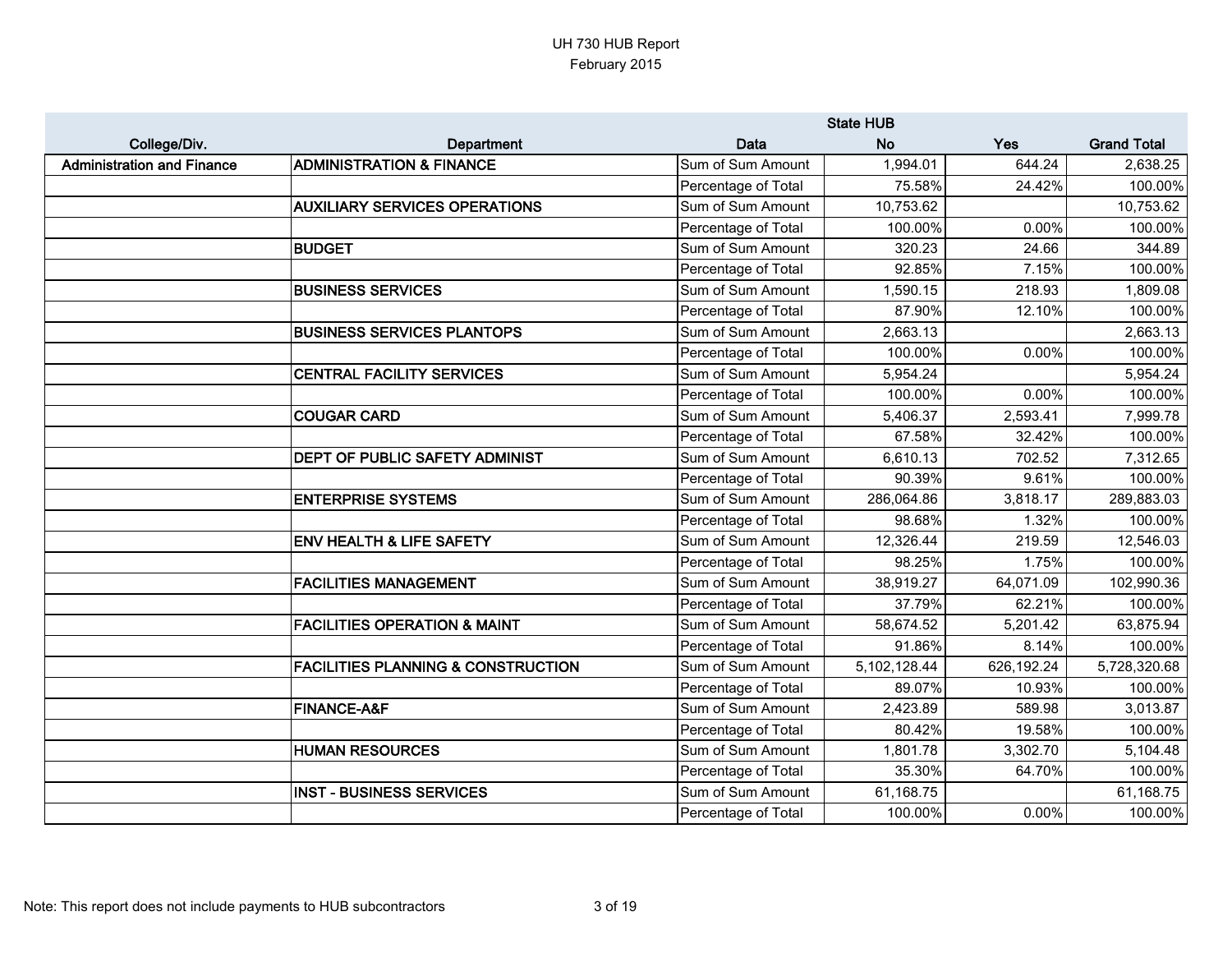|                                   |                                     |                     | <b>State HUB</b> |            |                    |
|-----------------------------------|-------------------------------------|---------------------|------------------|------------|--------------------|
| College/Div.                      | Department                          | Data                | <b>No</b>        | Yes        | <b>Grand Total</b> |
| <b>Administration and Finance</b> | <b>INST - FINANCE</b>               | Sum of Sum Amount   | 289,720.51       |            | 289,720.51         |
|                                   |                                     | Percentage of Total | 100.00%          | 0.00%      | 100.00%            |
|                                   | <b>KUHA RADIO</b>                   | Sum of Sum Amount   | 3,320.95         | 1,079.23   | 4,400.18           |
|                                   |                                     | Percentage of Total | 75.47%           | 24.53%     | 100.00%            |
|                                   | <b>KUHF RADIO</b>                   | Sum of Sum Amount   | 70,660.37        | 10,792.18  | 81,452.55          |
|                                   |                                     | Percentage of Total | 86.75%           | 13.25%     | 100.00%            |
|                                   | <b>MINOR AND PLANNED PROJECTS</b>   | Sum of Sum Amount   | 253,061.54       | 47,020.32  | 300,081.86         |
|                                   |                                     | Percentage of Total | 84.33%           | 15.67%     | 100.00%            |
|                                   | MINOR IN-HOUSE CONSTRUCTION         | Sum of Sum Amount   | 6,065.75         | 19,975.00  | 26,040.75          |
|                                   |                                     | Percentage of Total | 23.29%           | 76.71%     | 100.00%            |
|                                   | <b>NORTH ZONE CUSTODIAL</b>         | Sum of Sum Amount   | 2,223.30         |            | 2,223.30           |
|                                   |                                     | Percentage of Total | 100.00%          | $0.00\%$   | 100.00%            |
|                                   | PARKING & TRANSPORTATION OPERATIONS | Sum of Sum Amount   | 211,139.26       | 5,964.71   | 217,103.97         |
|                                   |                                     | Percentage of Total | 97.25%           | 2.75%      | 100.00%            |
|                                   | PHY PLANT-AUTOMOTIVE                | Sum of Sum Amount   | 45,709.28        | 2,688.39   | 48,397.67          |
|                                   |                                     | Percentage of Total | 94.45%           | 5.55%      | 100.00%            |
|                                   | PHY PLANT-GROUNDS MAINT             | Sum of Sum Amount   | 12,646.22        | 1,462.50   | 14,108.72          |
|                                   |                                     | Percentage of Total | 89.63%           | 10.37%     | 100.00%            |
|                                   | PHY PLANT-SOLID WASTE               | Sum of Sum Amount   | 6,197.54         | 1,275.00   | 7,472.54           |
|                                   |                                     | Percentage of Total | 82.94%           | 17.06%     | 100.00%            |
|                                   | PHYSICAL PLANT                      | Sum of Sum Amount   | 85,791.78        | 418,688.70 | 504,480.48         |
|                                   |                                     | Percentage of Total | 17.01%           | 82.99%     | 100.00%            |
|                                   | <b>POLICE</b>                       | Sum of Sum Amount   | 10,613.96        | 2,431.46   | 13,045.42          |
|                                   |                                     | Percentage of Total | 81.36%           | 18.64%     | 100.00%            |
|                                   | POSTAL SERVICES OPERATIONS          | Sum of Sum Amount   | 2,499.35         |            | 2,499.35           |
|                                   |                                     | Percentage of Total | 100.00%          | 0.00%      | 100.00%            |
|                                   | PRINTING OPERATIONS                 | Sum of Sum Amount   | 1,979.81         | 112.88     | 2,092.69           |
|                                   |                                     | Percentage of Total | 94.61%           | 5.39%      | 100.00%            |
|                                   | <b>PUBLIC SAFETY SYSTEMS</b>        | Sum of Sum Amount   | 520.01           |            | 520.01             |
|                                   |                                     | Percentage of Total | 100.00%          | 0.00%      | 100.00%            |
|                                   | <b>RISK MANAGEMENT</b>              | Sum of Sum Amount   | 3,110.40         | 44.85      | 3,155.25           |
|                                   |                                     | Percentage of Total | 98.58%           | 1.42%      | 100.00%            |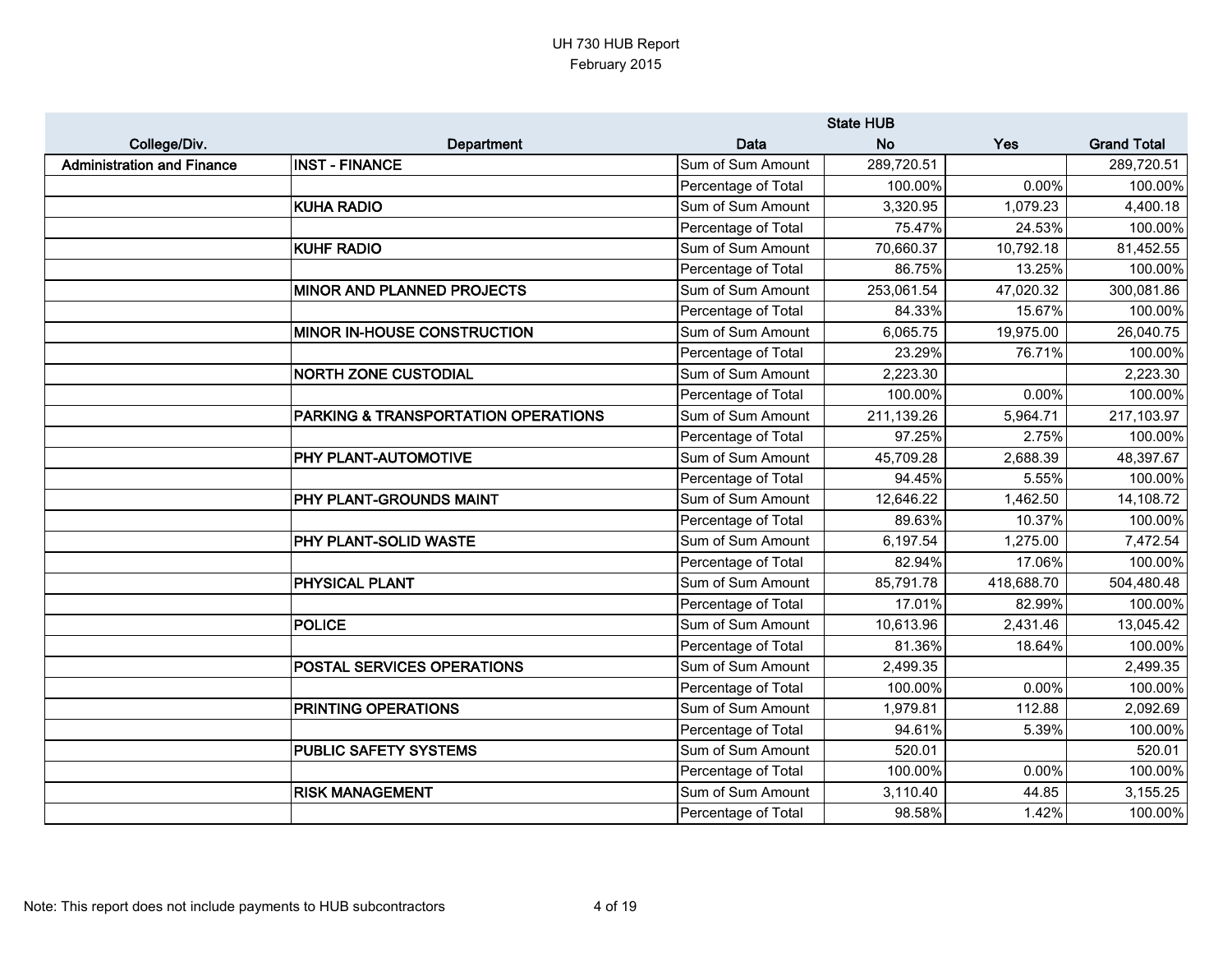|                                                |                                          |                     | <b>State HUB</b> |              |                    |
|------------------------------------------------|------------------------------------------|---------------------|------------------|--------------|--------------------|
| College/Div.                                   | Department                               | Data                | <b>No</b>        | Yes          | <b>Grand Total</b> |
| <b>Administration and Finance</b>              | <b>SERVICE LEVEL AGREEMENT</b>           | Sum of Sum Amount   | 5,712.68         | 213,782.87   | 219,495.55         |
|                                                |                                          | Percentage of Total | 2.60%            | 97.40%       | 100.00%            |
|                                                | <b>STUDENT BUSINESS SERVICES</b>         | Sum of Sum Amount   | 11,481.65        | 1,565.39     | 13,047.04          |
|                                                |                                          | Percentage of Total | 88.00%           | 12.00%       | 100.00%            |
|                                                | <b>TECHNOLOGY SERVICES &amp; SUPPORT</b> | Sum of Sum Amount   | 335,527.40       | 377,795.17   | 713,322.57         |
|                                                |                                          | Percentage of Total | 47.04%           | 52.96%       | 100.00%            |
|                                                | <b>TREASURER</b>                         | Sum of Sum Amount   | 88.05            | 469.57       | 557.62             |
|                                                |                                          | Percentage of Total | 15.79%           | 84.21%       | 100.00%            |
|                                                | TV PUBLIC BROADCASTING                   | Sum of Sum Amount   | 69,267.62        | 9,712.94     | 78,980.56          |
|                                                |                                          | Percentage of Total | 87.70%           | 12.30%       | 100.00%            |
|                                                | UH SPORTS & ENTERTAINMENT SVC            | Sum of Sum Amount   | 1,048,374.42     |              | 1,048,374.42       |
|                                                |                                          | Percentage of Total | 100.00%          | 0.00%        | 100.00%            |
|                                                | <b>UIT SECURITY</b>                      | Sum of Sum Amount   | 5,195.33         | 126.40       | 5,321.73           |
|                                                |                                          | Percentage of Total | 97.62%           | 2.38%        | 100.00%            |
|                                                | UNIV INFORMATION TECH PROJECTS           | Sum of Sum Amount   | 2,128.90         |              | 2,128.90           |
|                                                |                                          | Percentage of Total | 100.00%          | 0.00%        | 100.00%            |
|                                                | UNIV PROPERTY SERVICES OPERATIONS        | Sum of Sum Amount   | 288,296.00       |              | 288,296.00         |
|                                                |                                          | Percentage of Total | 100.00%          | 0.00%        | 100.00%            |
|                                                | UNIVERSITY INFORMATION TECHNOLOGY        | Sum of Sum Amount   | 647.10           | 1,490.99     | 2,138.09           |
|                                                |                                          | Percentage of Total | 30.27%           | 69.73%       | 100.00%            |
| Administration and Finance Sum of Sum Amount   |                                          |                     | 8,370,779.01     | 1,824,057.50 | 10,194,836.51      |
| Administration and Finance Percentage of Total |                                          |                     | 82.11%           | 17.89%       | 100.00%            |
| Architecture                                   | <b>DEAN, ARCHITECTURE</b>                | Sum of Sum Amount   | 42,651.48        | 449.03       | 43,100.51          |
|                                                |                                          | Percentage of Total | 98.96%           | 1.04%        | 100.00%            |
| <b>Architecture Sum of Sum Amount</b>          |                                          |                     | 42,651.48        | 449.03       | 43,100.51          |
| Architecture Percentage of Total               |                                          |                     | 98.96%           | 1.04%        | 100.00%            |
| <b>Business Administration</b>                 | <b>ACCOUNTANCY AND TAXATION</b>          | Sum of Sum Amount   | 4,867.97         | 1,178.39     | 6,046.36           |
|                                                |                                          | Percentage of Total | 80.51%           | 19.49%       | 100.00%            |
|                                                | <b>ACCOUNTING CERTIFICATE PROGRAM</b>    | Sum of Sum Amount   | 210.42           | 154.12       | 364.54             |
|                                                |                                          | Percentage of Total | 57.72%           | 42.28%       | 100.00%            |
|                                                | <b>BAUER CAREER SERVICES CTR</b>         | Sum of Sum Amount   | 6,252.10         | 787.40       | 7,039.50           |
|                                                |                                          | Percentage of Total | 88.81%           | 11.19%       | 100.00%            |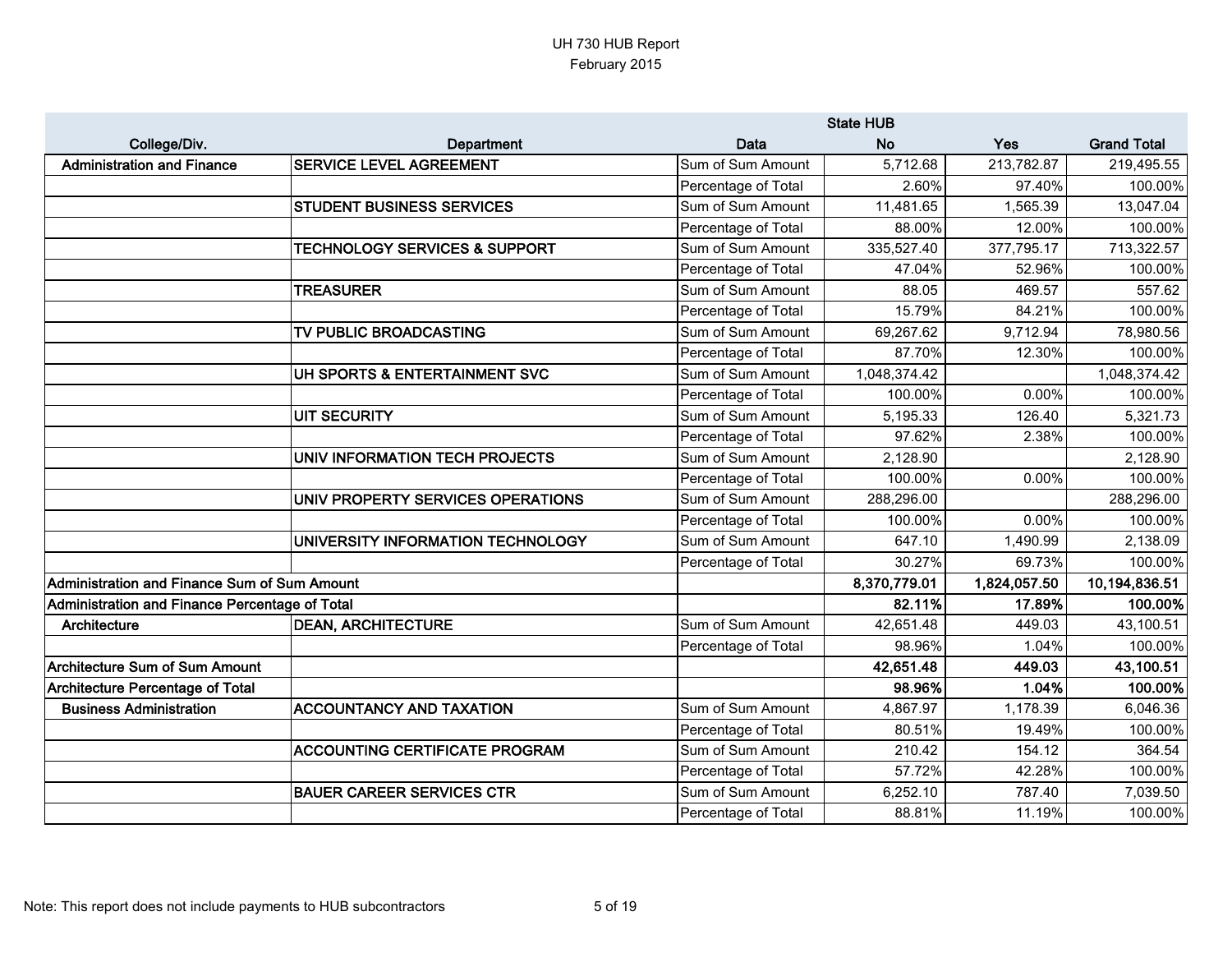|                                |                                             |                     | <b>State HUB</b> |           |                    |
|--------------------------------|---------------------------------------------|---------------------|------------------|-----------|--------------------|
| College/Div.                   | Department                                  | <b>Data</b>         | <b>No</b>        | Yes       | <b>Grand Total</b> |
| <b>Business Administration</b> | <b>BAUER COMMUNICATIONS</b>                 | Sum of Sum Amount   | 12,075.71        |           | 12,075.71          |
|                                |                                             | Percentage of Total | 100.00%          | 0.00%     | 100.00%            |
|                                | <b>BAUER DIVISION OF TECHNOLOGY</b>         | Sum of Sum Amount   | 2,530.18         | 47,655.87 | 50,186.05          |
|                                |                                             | Percentage of Total | 5.04%            | 94.96%    | 100.00%            |
|                                | <b>BAUER EXTERNAL RELATIONS DEPT</b>        | Sum of Sum Amount   | 133.86           |           | 133.86             |
|                                |                                             | Percentage of Total | 100.00%          | 0.00%     | 100.00%            |
|                                | <b>BAUER GRADUATE PROFESSIONAL PROGRAMS</b> | Sum of Sum Amount   | 17,905.59        | 1,074.92  | 18,980.51          |
|                                |                                             | Percentage of Total | 94.34%           | 5.66%     | 100.00%            |
|                                | <b>BAUER MARKETING INITIATIVES</b>          | Sum of Sum Amount   | 15,166.65        |           | 15,166.65          |
|                                |                                             | Percentage of Total | 100.00%          | 0.00%     | 100.00%            |
|                                | <b>CTR FOR EXECUTIVE DEVELOPMENT</b>        | Sum of Sum Amount   | 3,025.65         |           | 3,025.65           |
|                                |                                             | Percentage of Total | 100.00%          | 0.00%     | 100.00%            |
|                                | <b>DEAN'S OFFICE, BAUER COLLEGE</b>         | Sum of Sum Amount   | 151,410.52       | 3,478.98  | 154,889.50         |
|                                |                                             | Percentage of Total | 97.75%           | 2.25%     | 100.00%            |
|                                | <b>DECISION AND INFORMATION SCIEN</b>       | Sum of Sum Amount   | 3,136.59         | 1,539.63  | 4,676.22           |
|                                |                                             | Percentage of Total | 67.08%           | 32.92%    | 100.00%            |
|                                | <b>EXECUTIVE DEGREE PROGRAMS</b>            | Sum of Sum Amount   | 63,671.84        | 4,774.50  | 68,446.34          |
|                                |                                             | Percentage of Total | 93.02%           | 6.98%     | 100.00%            |
|                                | <b>FINANCE-BAUER COLLEGE</b>                | Sum of Sum Amount   | 1,224.98         | 1,039.99  | 2,264.97           |
|                                |                                             | Percentage of Total | 54.08%           | 45.92%    | 100.00%            |
|                                | <b>MANAGEMENT-BAUER COLLEGE</b>             | Sum of Sum Amount   | 3,870.73         | 710.41    | 4,581.14           |
|                                |                                             | Percentage of Total | 84.49%           | 15.51%    | 100.00%            |
|                                | <b>MARKETING-BAUER COLLEGE</b>              | Sum of Sum Amount   | 493.95           | 854.95    | 1,348.90           |
|                                |                                             | Percentage of Total | 36.62%           | 63.38%    | 100.00%            |
|                                | <b>SALES EXCELLENCE INSTITUTE</b>           | Sum of Sum Amount   | 11,241.78        | 5,146.45  | 16,388.23          |
|                                |                                             | Percentage of Total | 68.60%           | 31.40%    | 100.00%            |
|                                | <b>SMALL BUSINESS DEV CENTER</b>            | Sum of Sum Amount   | 30,186.71        | 11,356.53 | 41,543.24          |
|                                |                                             | Percentage of Total | 72.66%           | 27.34%    | 100.00%            |
|                                | <b>UNDERGRAD BUSINESS PROG</b>              | Sum of Sum Amount   | 391.35           | 1,430.88  | 1,822.23           |
|                                |                                             | Percentage of Total | 21.48%           | 78.52%    | 100.00%            |
|                                | <b>WOLFF CTR FOR ENTREPRENEURSHIP</b>       | Sum of Sum Amount   | 164.31           | 301.69    | 466.00             |
|                                |                                             | Percentage of Total | 35.26%           | 64.74%    | 100.00%            |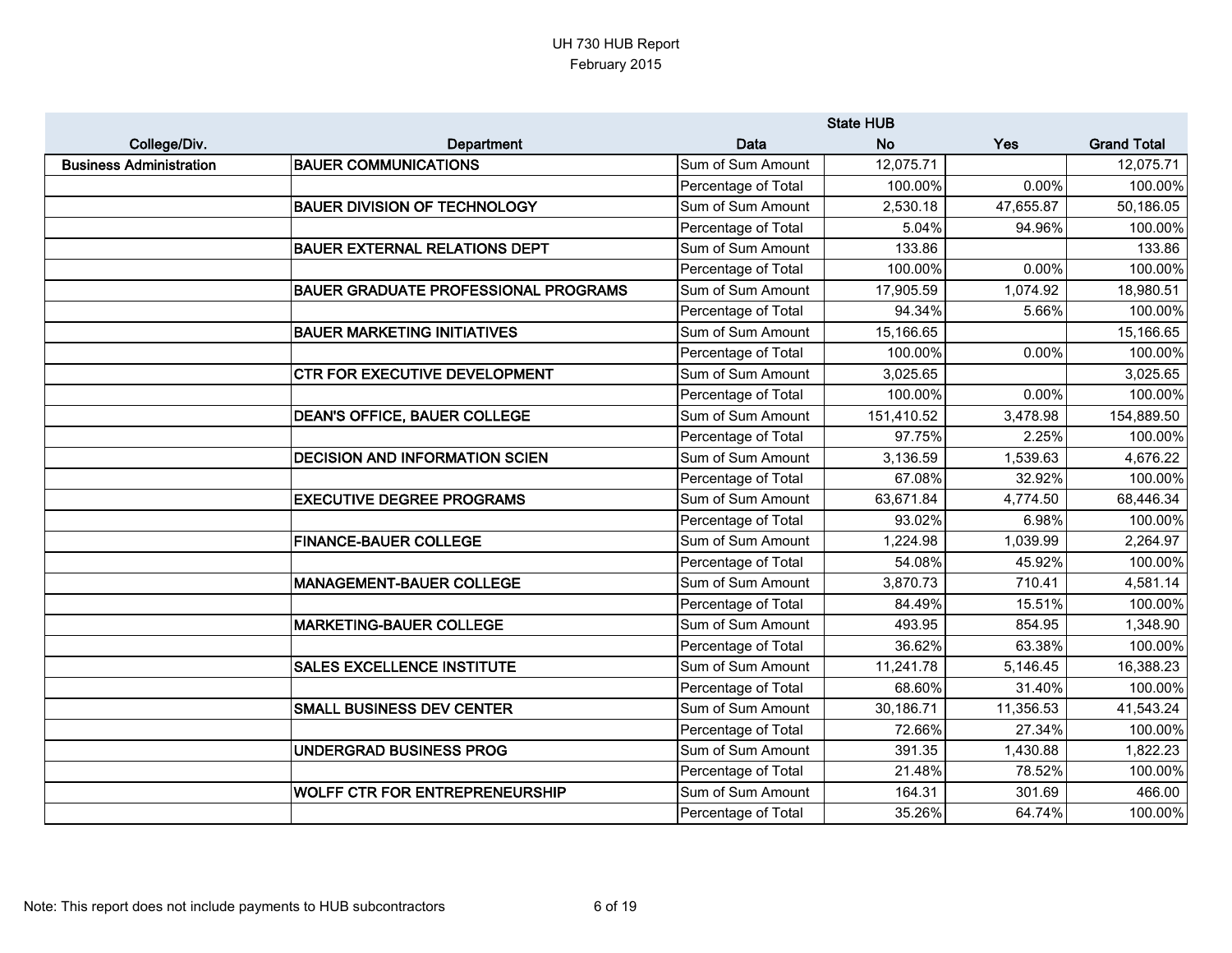|                                                    |                                              | <b>State HUB</b>    |            |           |                    |
|----------------------------------------------------|----------------------------------------------|---------------------|------------|-----------|--------------------|
| College/Div.                                       | Department                                   | <b>Data</b>         | <b>No</b>  | Yes       | <b>Grand Total</b> |
| <b>Business Administration Sum of Sum Amount</b>   |                                              |                     | 327,960.89 | 81,484.71 | 409,445.60         |
| <b>Business Administration Percentage of Total</b> |                                              |                     | 80.10%     | 19.90%    | 100.00%            |
| <b>Chancellor/President</b>                        | <b>AUDITING</b>                              | Sum of Sum Amount   | 186.64     | 327.21    | 513.85             |
|                                                    |                                              | Percentage of Total | 36.32%     | 63.68%    | 100.00%            |
|                                                    | <b>BASEBALL</b>                              | Sum of Sum Amount   | 19,364.09  |           | 19,364.09          |
|                                                    |                                              | Percentage of Total | 100.00%    | 0.00%     | 100.00%            |
|                                                    | <b>BOARD OF REGENTS</b>                      | Sum of Sum Amount   | 386.82     | 91.17     | 477.99             |
|                                                    |                                              | Percentage of Total | 80.93%     | 19.07%    | 100.00%            |
|                                                    | <b>CHANCELLOR</b>                            | Sum of Sum Amount   | 499.34     | 203.49    | 702.83             |
|                                                    |                                              | Percentage of Total | 71.05%     | 28.95%    | 100.00%            |
|                                                    | <b>COMMUNITY RELATIONS &amp; INST ACCESS</b> | Sum of Sum Amount   | 294.79     |           | 294.79             |
|                                                    |                                              | Percentage of Total | 100.00%    | 0.00%     | 100.00%            |
|                                                    | <b>FOOTBALL</b>                              | Sum of Sum Amount   | 150.00     |           | 150.00             |
|                                                    |                                              | Percentage of Total | 100.00%    | 0.00%     | 100.00%            |
|                                                    | <b>GOVERNMENTAL RELATIONS</b>                | Sum of Sum Amount   | 225.35     | 1,090.56  | 1,315.91           |
|                                                    |                                              | Percentage of Total | 17.13%     | 82.87%    | 100.00%            |
|                                                    | <b>INST - INTERCOLLEGIATE ATHLETICS</b>      | Sum of Sum Amount   | 292,513.59 |           | 292,513.59         |
|                                                    |                                              | Percentage of Total | 100.00%    | 0.00%     | 100.00%            |
|                                                    | <b>INTERCOLLEGIATE ATHLETICS</b>             | Sum of Sum Amount   | 146,831.02 | 32,961.74 | 179,792.76         |
|                                                    |                                              | Percentage of Total | 81.67%     | 18.33%    | 100.00%            |
|                                                    | <b>LEGAL AFFAIRS/GENERAL COUNSEL</b>         | Sum of Sum Amount   | 107.50     | 576.66    | 684.16             |
|                                                    |                                              | Percentage of Total | 15.71%     | 84.29%    | 100.00%            |
|                                                    | <b>MEN'S BASKETBALL</b>                      | Sum of Sum Amount   | 7,203.12   |           | 7,203.12           |
|                                                    |                                              | Percentage of Total | 100.00%    | 0.00%     | 100.00%            |
|                                                    | <b>MEN'S TRACK AND FIELD</b>                 | Sum of Sum Amount   | 8,844.06   | 115.00    | 8,959.06           |
|                                                    |                                              | Percentage of Total | 98.72%     | 1.28%     | 100.00%            |
|                                                    | OFFICE EQUAL OPPORTUNITY SRVS                | Sum of Sum Amount   | 200.61     | 40.75     | 241.36             |
|                                                    |                                              | Percentage of Total | 83.12%     | 16.88%    | 100.00%            |
|                                                    | OFFICE OF SPECIAL EVENTS                     | Sum of Sum Amount   | 9,781.92   | 96.41     | 9,878.33           |
|                                                    |                                              | Percentage of Total | 99.02%     | 0.98%     | 100.00%            |
|                                                    | <b>PRESIDENT</b>                             | Sum of Sum Amount   | 4,250.47   | 2,720.22  | 6,970.69           |
|                                                    |                                              | Percentage of Total | 60.98%     | 39.02%    | 100.00%            |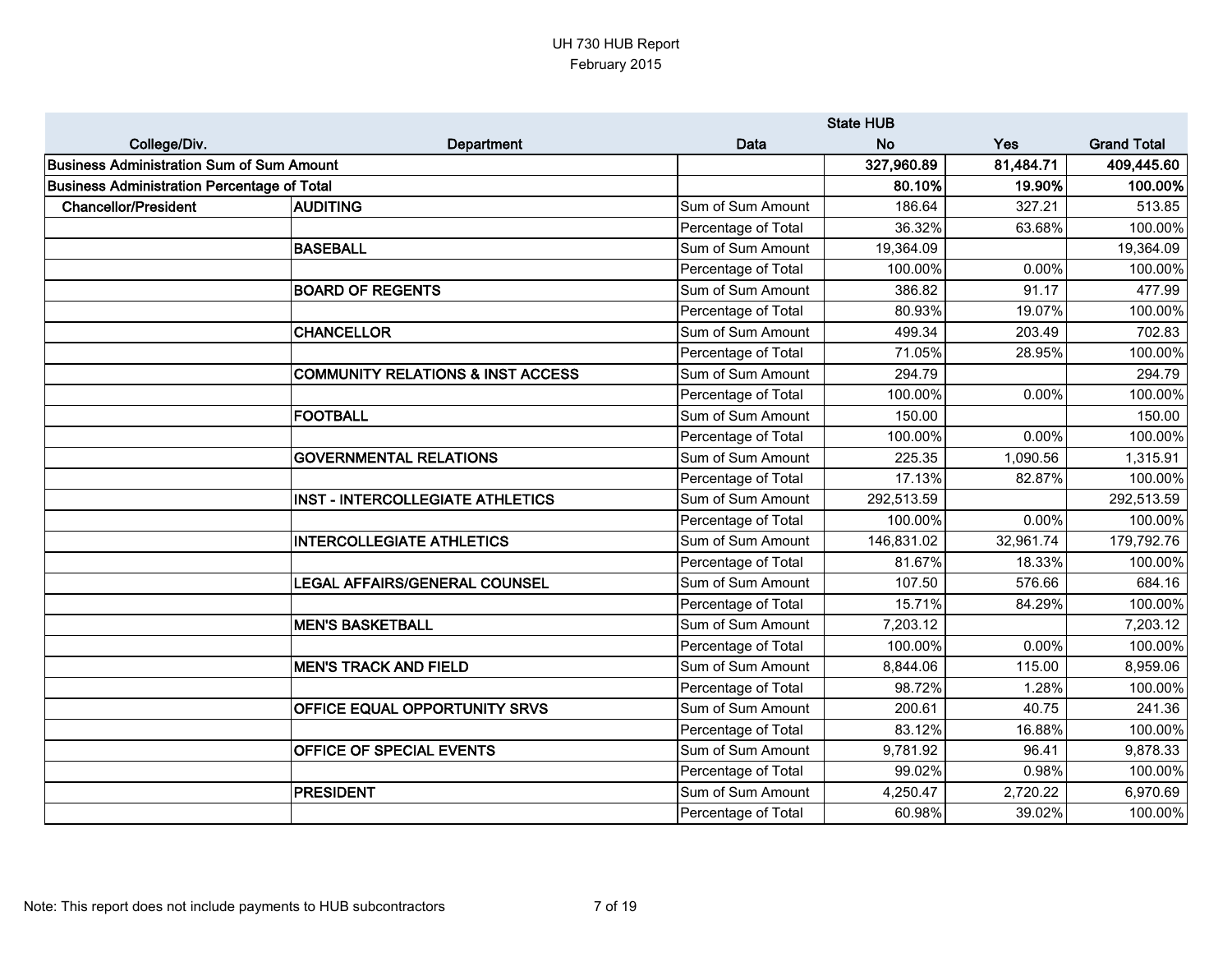|                                                 |                                           |                     | <b>State HUB</b> |           |                    |
|-------------------------------------------------|-------------------------------------------|---------------------|------------------|-----------|--------------------|
| College/Div.                                    | Department                                | Data                | <b>No</b>        | Yes       | <b>Grand Total</b> |
| <b>Chancellor/President</b>                     | <b>STAFF COUNCIL</b>                      | Sum of Sum Amount   | 1,318.20         | 10,226.33 | 11,544.53          |
|                                                 |                                           | Percentage of Total | 11.42%           | 88.58%    | 100.00%            |
|                                                 | <b>WOMEN'S BASKETBALL</b>                 | Sum of Sum Amount   | 207.17           |           | 207.17             |
|                                                 |                                           | Percentage of Total | 100.00%          | 0.00%     | 100.00%            |
|                                                 | <b>WOMEN'S SOCCER</b>                     | Sum of Sum Amount   | 2.57             |           | 2.57               |
|                                                 |                                           | Percentage of Total | 100.00%          | 0.00%     | 100.00%            |
|                                                 | <b>WOMEN'S SOFTBALL</b>                   | Sum of Sum Amount   | 4,896.48         |           | 4,896.48           |
|                                                 |                                           | Percentage of Total | 100.00%          | 0.00%     | 100.00%            |
|                                                 | <b>WOMEN'S SWIMMING &amp; DIVING</b>      | Sum of Sum Amount   | 652.00           |           | 652.00             |
|                                                 |                                           | Percentage of Total | 100.00%          | 0.00%     | 100.00%            |
|                                                 | <b>WOMEN'S TENNIS</b>                     | Sum of Sum Amount   | 3,390.52         |           | 3,390.52           |
|                                                 |                                           | Percentage of Total | 100.00%          | 0.00%     | 100.00%            |
|                                                 | <b>WORTHAM HOUSE</b>                      | Sum of Sum Amount   | 4,566.48         | 83.72     | 4,650.20           |
|                                                 |                                           | Percentage of Total | 98.20%           | 1.80%     | 100.00%            |
| <b>Chancellor/President Sum of Sum Amount</b>   |                                           |                     | 505,872.74       | 48,533.26 | 554,406.00         |
| <b>Chancellor/President Percentage of Total</b> |                                           |                     | 91.25%           | 8.75%     | 100.00%            |
| <b>Education</b>                                | <b>ASIAN AMERICAN STUDIES</b>             | Sum of Sum Amount   | 25,132.31        | 138.68    | 25,270.99          |
|                                                 |                                           | Percentage of Total | 99.45%           | 0.55%     | 100.00%            |
|                                                 | CENTER FOR INFO TECH IN EDUCATION         | Sum of Sum Amount   | 9,817.03         | 1,889.89  | 11,706.92          |
|                                                 |                                           | Percentage of Total | 83.86%           | 16.14%    | 100.00%            |
|                                                 | <b>CHARTER SCHOOL</b>                     | Sum of Sum Amount   | 10,328.22        | 546.70    | 10,874.92          |
|                                                 |                                           | Percentage of Total | 94.97%           | 5.03%     | 100.00%            |
|                                                 | <b>CONSISTENCY MGMT &amp; COOP DISCIP</b> | Sum of Sum Amount   | 784.92           | 2,637.20  | 3,422.12           |
|                                                 |                                           | Percentage of Total | 22.94%           | 77.06%    | 100.00%            |
|                                                 | <b>CURRICULUM AND INSTRUCTION</b>         | Sum of Sum Amount   | 6,071.11         | 422.77    | 6,493.88           |
|                                                 |                                           | Percentage of Total | 93.49%           | 6.51%     | 100.00%            |
|                                                 | <b>DEAN, EDUCATION</b>                    | Sum of Sum Amount   | 21,682.59        | 4,064.78  | 25,747.37          |
|                                                 |                                           | Percentage of Total | 84.21%           | 15.79%    | 100.00%            |
|                                                 | ED LEADERSHIP & POLICY STUDIES            | Sum of Sum Amount   |                  | 163.55    | 163.55             |
|                                                 |                                           | Percentage of Total | 0.00%            | 100.00%   | 100.00%            |
|                                                 | <b>EDUCATIONAL PSYCHOLOGY</b>             | Sum of Sum Amount   | 37,219.31        | 998.88    | 38,218.19          |
|                                                 |                                           | Percentage of Total | 97.39%           | 2.61%     | 100.00%            |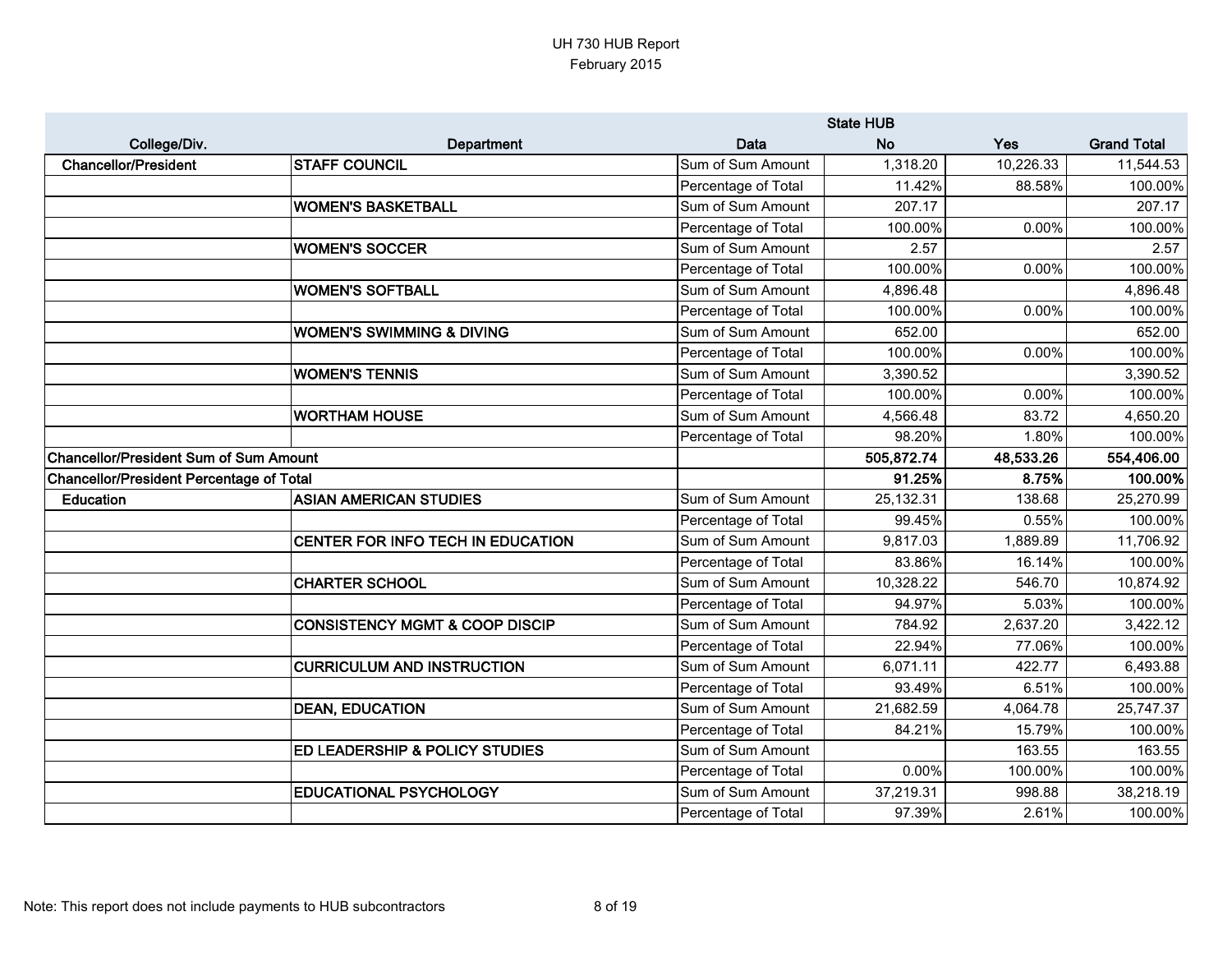|                                      |                                         |                     | <b>State HUB</b>       |           |                    |
|--------------------------------------|-----------------------------------------|---------------------|------------------------|-----------|--------------------|
| College/Div.                         | Department                              | <b>Data</b>         | <b>No</b>              | Yes       | <b>Grand Total</b> |
| <b>Education Sum of Sum Amount</b>   |                                         |                     | 111,035.49             | 10,862.45 | 121,897.94         |
| <b>Education Percentage of Total</b> |                                         |                     | 91.09%                 | 8.91%     | 100.00%            |
| Engineering                          | <b>BIOMEDICAL ENGINEERING</b>           | Sum of Sum Amount   | $\overline{52,936.30}$ | 1,212.77  | 54,149.07          |
|                                      |                                         | Percentage of Total | 97.76%                 | 2.24%     | 100.00%            |
|                                      | <b>CHEMICAL ENGINEERING</b>             | Sum of Sum Amount   | 61,525.64              | 6,058.28  | 67,583.92          |
|                                      |                                         | Percentage of Total | 91.04%                 | 8.96%     | 100.00%            |
|                                      | <b>CIVIL ENGINEERING</b>                | Sum of Sum Amount   | 124,747.22             | 1,255.39  | 126,002.61         |
|                                      |                                         | Percentage of Total | 99.00%                 | 1.00%     | 100.00%            |
|                                      | <b>COMPOSITE ENGR APPLICATIONS CT</b>   | Sum of Sum Amount   | 245.28                 |           | 245.28             |
|                                      |                                         | Percentage of Total | 100.00%                | 0.00%     | 100.00%            |
|                                      | <b>CTR FOR INNOVATIVE GROUTING</b>      | Sum of Sum Amount   | 1,477.68               |           | 1,477.68           |
|                                      |                                         | Percentage of Total | 100.00%                | 0.00%     | 100.00%            |
|                                      | <b>DEAN, ENGINEERING</b>                | Sum of Sum Amount   | 108,930.23             | 35,505.01 | 144,435.24         |
|                                      |                                         | Percentage of Total | 75.42%                 | 24.58%    | 100.00%            |
|                                      | <b>ELECTRICAL ENGINEERING</b>           | Sum of Sum Amount   | 199,761.41             | 9,046.12  | 208,807.53         |
|                                      |                                         | Percentage of Total | 95.67%                 | 4.33%     | 100.00%            |
|                                      | <b>ENGINEERING SERVICES</b>             | Sum of Sum Amount   | 5,447.74               | 360.96    | 5,808.70           |
|                                      |                                         | Percentage of Total | 93.79%                 | 6.21%     | 100.00%            |
|                                      | <b>INDUSTRIAL ENGINEERING</b>           | Sum of Sum Amount   | 3,918.61               | 1,940.91  | 5,859.52           |
|                                      |                                         | Percentage of Total | 66.88%                 | 33.12%    | 100.00%            |
|                                      | <b>INTEGRATED BIO &amp; NANO SYSTEM</b> | Sum of Sum Amount   | 455.42                 | 73.02     | 528.44             |
|                                      |                                         | Percentage of Total | 86.18%                 | 13.82%    | 100.00%            |
|                                      | <b>MECHANICAL ENGINEERING</b>           | Sum of Sum Amount   | 82,201.11              | 3,643.83  | 85,844.94          |
|                                      |                                         | Percentage of Total | 95.76%                 | 4.24%     | 100.00%            |
|                                      | NATL CTR FOR AIRBORNE LASER MAPPING     | Sum of Sum Amount   | 5,491.32               |           | 5,491.32           |
|                                      |                                         | Percentage of Total | 100.00%                | 0.00%     | 100.00%            |
|                                      | SEVERE STORM PRED, EDU EVAC DIS         | Sum of Sum Amount   | 100.76                 |           | 100.76             |
|                                      |                                         | Percentage of Total | 100.00%                | 0.00%     | 100.00%            |
|                                      | <b>WIND ENERGY CENTER</b>               | Sum of Sum Amount   | 804.78                 | 18.60     | 823.38             |
|                                      |                                         | Percentage of Total | 97.74%                 | 2.26%     | 100.00%            |
| <b>Engineering Sum of Sum Amount</b> |                                         |                     | 648,043.50             | 59,114.89 | 707,158.39         |
| Engineering Percentage of Total      |                                         |                     | 91.64%                 | 8.36%     | 100.00%            |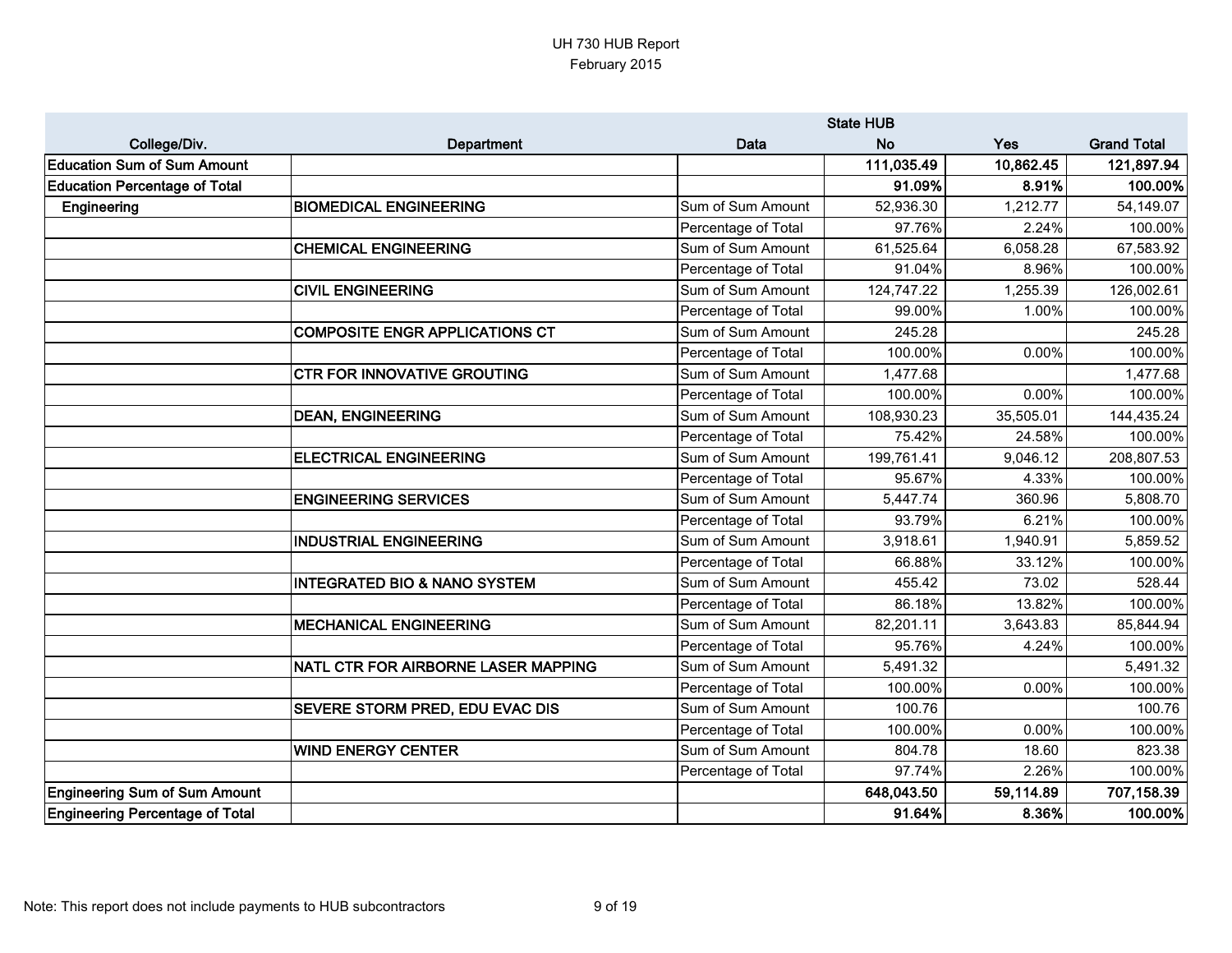|                                                            |                                                                  |                     | <b>State HUB</b> |          |                    |
|------------------------------------------------------------|------------------------------------------------------------------|---------------------|------------------|----------|--------------------|
| College/Div.                                               | Department                                                       | Data                | <b>No</b>        | Yes      | <b>Grand Total</b> |
| <b>Graduate College of Social Work</b>                     | <b>ALUMNI, CAREER &amp; DEVELOPMENT</b>                          | Sum of Sum Amount   |                  | 605.84   | 605.84             |
|                                                            |                                                                  | Percentage of Total | 0.00%            | 100.00%  | 100.00%            |
|                                                            | <b>AMERICAN HUMANICS</b>                                         | Sum of Sum Amount   |                  | 22.16    | 22.16              |
|                                                            |                                                                  | Percentage of Total | 0.00%            | 100.00%  | 100.00%            |
|                                                            | <b>CHILD &amp; FAMILY CENTER</b>                                 | Sum of Sum Amount   | 6,494.67         | 780.90   | 7,275.57           |
|                                                            |                                                                  | Percentage of Total | 89.27%           | 10.73%   | 100.00%            |
|                                                            | <b>CTR DRUG &amp; SOCIAL POLICY RESRC</b>                        | Sum of Sum Amount   |                  | 100.03   | 100.03             |
|                                                            |                                                                  | Percentage of Total | 0.00%            | 100.00%  | 100.00%            |
|                                                            | <b>CTR FOR HEALTH EQUITY &amp; EVAL</b>                          | Sum of Sum Amount   | 2,952.88         | 90.95    | 3,043.83           |
|                                                            |                                                                  | Percentage of Total | 97.01%           | 2.99%    | 100.00%            |
|                                                            | <b>DEAN, SOCIAL WORK</b>                                         | Sum of Sum Amount   | 5,035.28         | 998.95   | 6,034.23           |
|                                                            |                                                                  | Percentage of Total | 83.45%           | 16.55%   | 100.00%            |
|                                                            | <b>DEVELOPMENT-GCSW</b>                                          | Sum of Sum Amount   |                  | 101.84   | 101.84             |
|                                                            |                                                                  | Percentage of Total | 0.00%            | 100.00%  | 100.00%            |
|                                                            | <b>FIELD OFFICE</b>                                              | Sum of Sum Amount   |                  | 162.00   | 162.00             |
|                                                            |                                                                  | Percentage of Total | 0.00%            | 100.00%  | 100.00%            |
|                                                            | <b>GCSW INFORMATION TECHNOLOGY</b>                               | Sum of Sum Amount   | 1,539.09         | 184.50   | 1,723.59           |
|                                                            |                                                                  | Percentage of Total | 89.30%           | 10.70%   | 100.00%            |
| <b>Graduate College of Social Work Sum of Sum Amount</b>   |                                                                  |                     | 16,021.92        | 3,047.17 | 19,069.09          |
| <b>Graduate College of Social Work Percentage of Total</b> |                                                                  |                     | 84.02%           | 15.98%   | 100.00%            |
| <b>Honors College</b>                                      | <b>DEAN, HONORS COLLEGE</b>                                      | Sum of Sum Amount   | 26,164.85        | 779.52   | 26,944.37          |
|                                                            |                                                                  | Percentage of Total | 97.11%           | 2.89%    | 100.00%            |
|                                                            | <b>FORENSICS PROGRAM</b>                                         | Sum of Sum Amount   | 3,363.58         |          | 3,363.58           |
|                                                            |                                                                  | Percentage of Total | 100.00%          | 0.00%    | 100.00%            |
| Honors College Sum of Sum Amount                           |                                                                  |                     | 29,528.43        | 779.52   | 30,307.95          |
| Honors College Percentage of Total                         |                                                                  |                     | 97.43%           | 2.57%    | 100.00%            |
|                                                            | Hotel and Restaurant Management   DEAN, HOTEL & RESTAURANT MANAG | Sum of Sum Amount   | 4,722.13         |          | 4,722.13           |
|                                                            |                                                                  | Percentage of Total | 100.00%          | 0.00%    | 100.00%            |
|                                                            | HOTEL AND RESTAURANT MANAGEMENT                                  | Sum of Sum Amount   | 475,267.59       | 7,198.16 | 482,465.75         |
|                                                            |                                                                  | Percentage of Total | 98.51%           | 1.49%    | 100.00%            |
| Hotel and Restaurant Management Sum of Sum Amount          |                                                                  |                     | 479,989.72       | 7,198.16 | 487, 187.88        |
| Hotel and Restaurant Management Percentage of Total        |                                                                  |                     | 98.52%           | 1.48%    | 100.00%            |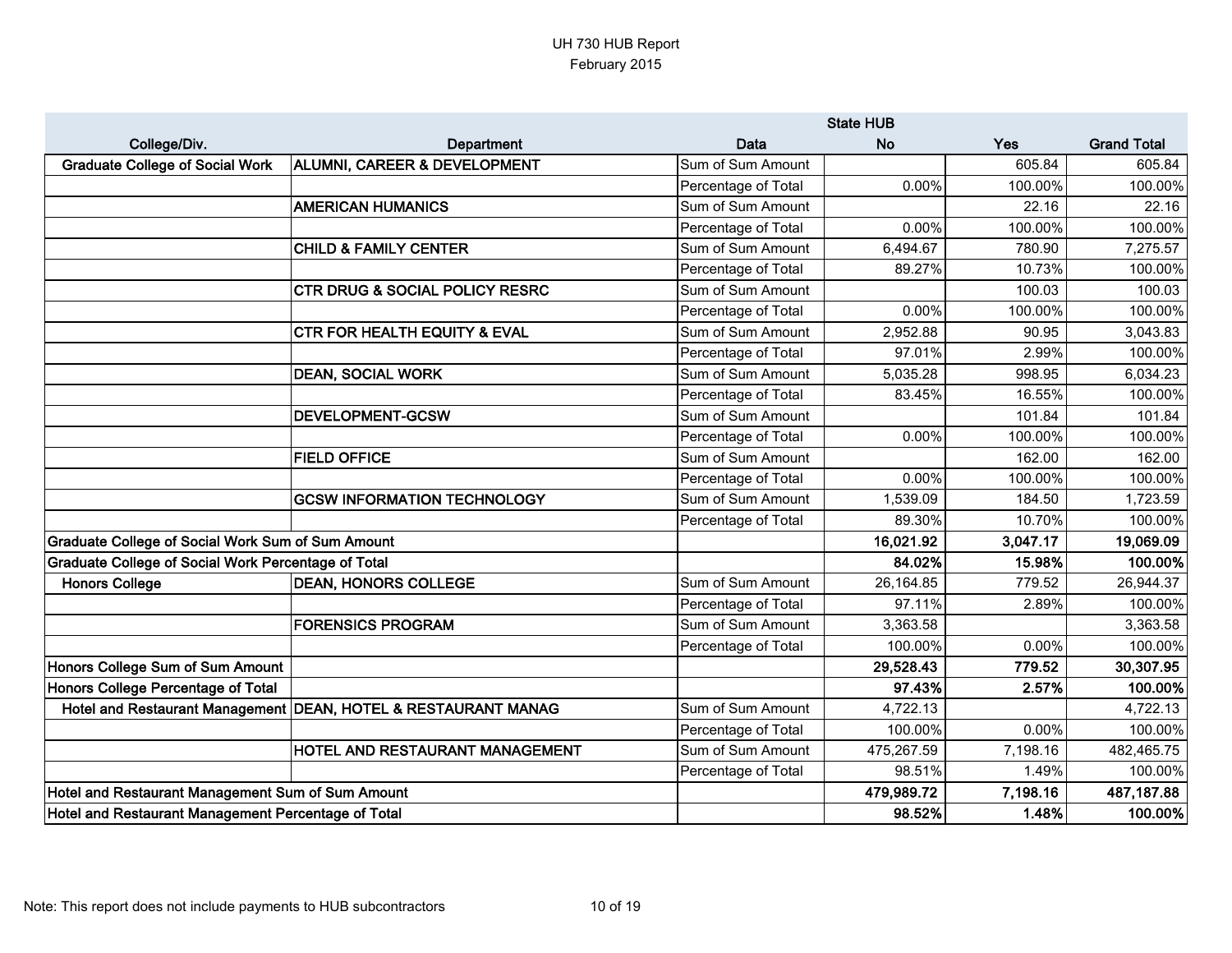|                   |                                           |                     | <b>State HUB</b> |            |                    |
|-------------------|-------------------------------------------|---------------------|------------------|------------|--------------------|
| College/Div.      | Department                                | Data                | <b>No</b>        | <b>Yes</b> | <b>Grand Total</b> |
| <b>Law Center</b> | <b>ASSOCIATE DEAN, LAW</b>                | Sum of Sum Amount   | 75.47            |            | 75.47              |
|                   |                                           | Percentage of Total | 100.00%          | 0.00%      | 100.00%            |
|                   | <b>BLAKELEY INSTITUTE</b>                 | Sum of Sum Amount   | 5,669.49         | 669.38     | 6,338.87           |
|                   |                                           | Percentage of Total | 89.44%           | 10.56%     | 100.00%            |
|                   | <b>BUSINESS SERVICES, LAW</b>             | Sum of Sum Amount   | 3,831.88         | 1,545.40   | 5,377.28           |
|                   |                                           | Percentage of Total | 71.26%           | 28.74%     | 100.00%            |
|                   | <b>CAREER SERVICES, LAW</b>               | Sum of Sum Amount   | 1,339.12         | 53.71      | 1,392.83           |
|                   |                                           | Percentage of Total | 96.14%           | 3.86%      | 100.00%            |
|                   | <b>DEAN, LAW</b>                          | Sum of Sum Amount   |                  | 968.33     | 968.33             |
|                   |                                           | Percentage of Total | 0.00%            | 100.00%    | 100.00%            |
|                   | <b>ENERGY, ENVIRON &amp; NATURAL RESR</b> | Sum of Sum Amount   | 40.98            |            | 40.98              |
|                   |                                           | Percentage of Total | 100.00%          | 0.00%      | 100.00%            |
|                   | <b>EXTERNAL AFFAIRS, LAW</b>              | Sum of Sum Amount   | 138.00           | 465.97     | 603.97             |
|                   |                                           | Percentage of Total | 22.85%           | 77.15%     | 100.00%            |
|                   | <b>FACILITIES, LAW</b>                    | Sum of Sum Amount   | 5,954.51         |            | 5,954.51           |
|                   |                                           | Percentage of Total | 100.00%          | 0.00%      | 100.00%            |
|                   | <b>FACULTY SUPPORT LAW</b>                | Sum of Sum Amount   | 4,441.43         | 1,727.50   | 6,168.93           |
|                   |                                           | Percentage of Total | 72.00%           | 28.00%     | 100.00%            |
|                   | HEALTH LAW & POLICY INSTITUTE             | Sum of Sum Amount   | 1,771.95         | 329.01     | 2,100.96           |
|                   |                                           | Percentage of Total | 84.34%           | 15.66%     | 100.00%            |
|                   | <b>LAW</b>                                | Sum of Sum Amount   | 2,800.00         |            | 2,800.00           |
|                   |                                           | Percentage of Total | 100.00%          | 0.00%      | 100.00%            |
|                   | <b>LAW FOUNDATION</b>                     | Sum of Sum Amount   | 422.79           |            | 422.79             |
|                   |                                           | Percentage of Total | 100.00%          | 0.00%      | 100.00%            |
|                   | <b>LAW INFORMATION TECHNOLOGY</b>         | Sum of Sum Amount   | 4,617.22         | 877.52     | 5,494.74           |
|                   |                                           | Percentage of Total | 84.03%           | 15.97%     | 100.00%            |
|                   | <b>LAW LIBRARY</b>                        | Sum of Sum Amount   | 8,802.28         | 211.67     | 9,013.95           |
|                   |                                           | Percentage of Total | 97.65%           | 2.35%      | 100.00%            |
|                   | <b>LEGAL AID CLINIC, LAW</b>              | Sum of Sum Amount   | 984.43           | 344.50     | 1,328.93           |
|                   |                                           | Percentage of Total | 74.08%           | 25.92%     | 100.00%            |
|                   | <b>LEGAL RESEARCH &amp; WRITING, LAW</b>  | Sum of Sum Amount   | 68.27            | 363.14     | 431.41             |
|                   |                                           | Percentage of Total | 15.82%           | 84.18%     | 100.00%            |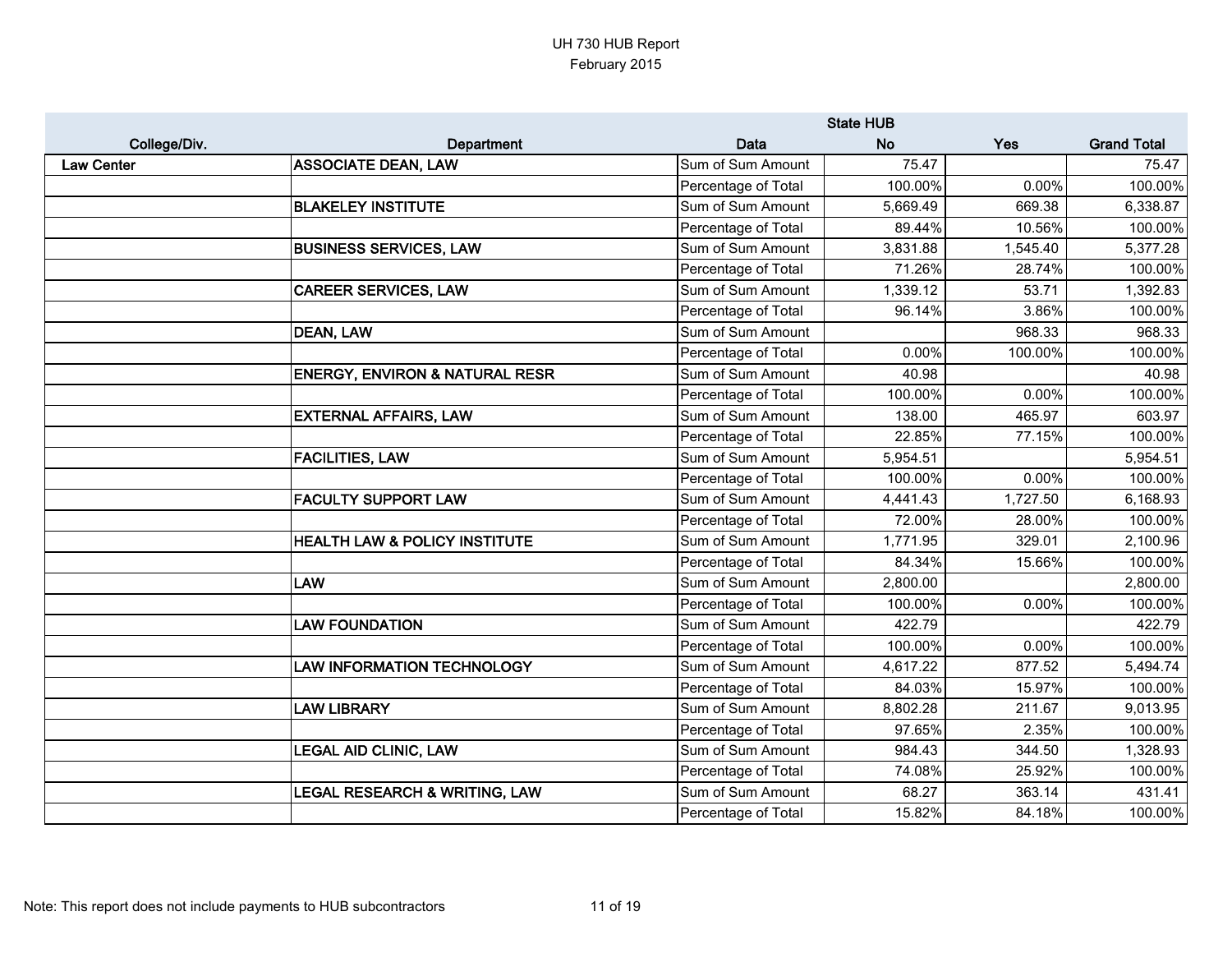|                                         |                                         | <b>State HUB</b>    |           |            |                    |
|-----------------------------------------|-----------------------------------------|---------------------|-----------|------------|--------------------|
| College/Div.                            | Department                              | <b>Data</b>         | <b>No</b> | <b>Yes</b> | <b>Grand Total</b> |
| <b>Law Center</b>                       | <b>PUBLIC RELS &amp; MARKETING, LAW</b> | Sum of Sum Amount   | 468.00    | 30.09      | 498.09             |
|                                         |                                         | Percentage of Total | 93.96%    | 6.04%      | 100.00%            |
|                                         | <b>STUDENT ORGANIZATION, LAW</b>        | Sum of Sum Amount   | 5,224.00  |            | 5,224.00           |
|                                         |                                         | Percentage of Total | 100.00%   | 0.00%      | 100.00%            |
|                                         | STUDENT SERVICES, LAW                   | Sum of Sum Amount   | 7,661.63  | 2,393.96   | 10,055.59          |
|                                         |                                         | Percentage of Total | 76.19%    | 23.81%     | 100.00%            |
| Law Center Sum of Sum Amount            |                                         |                     | 54,311.45 | 9,980.18   | 64,291.63          |
| <b>Law Center Percentage of Total</b>   |                                         |                     | 84.48%    | 15.52%     | 100.00%            |
| <b>Liberal Arts and Social Sciences</b> | <b>AEROSPACE STUDIES</b>                | Sum of Sum Amount   | 1,040.00  | 104.42     | 1,144.42           |
|                                         |                                         | Percentage of Total | 90.88%    | 9.12%      | 100.00%            |
|                                         | <b>AFRICAN-AMERICAN STUDIES</b>         | Sum of Sum Amount   | 1,047.14  | 909.36     | 1,956.50           |
|                                         |                                         | Percentage of Total | 53.52%    | 46.48%     | 100.00%            |
|                                         | <b>ART</b>                              | Sum of Sum Amount   | 11,509.38 | 1,397.76   | 12,907.14          |
|                                         |                                         | Percentage of Total | 89.17%    | 10.83%     | 100.00%            |
|                                         | <b>ARTE PUBLICO</b>                     | Sum of Sum Amount   | 37,932.65 | 159.58     | 38,092.23          |
|                                         |                                         | Percentage of Total | 99.58%    | 0.42%      | 100.00%            |
|                                         | BAND                                    | Sum of Sum Amount   | 15,232.37 | 468.35     | 15,700.72          |
|                                         |                                         | Percentage of Total | 97.02%    | 2.98%      | 100.00%            |
|                                         | <b>BLAFFER GALLERY</b>                  | Sum of Sum Amount   | 10,917.27 | 1,208.38   | 12,125.65          |
|                                         |                                         | Percentage of Total | 90.03%    | 9.97%      | 100.00%            |
|                                         | <b>CENTER FOR PUBLIC HISTORY</b>        | Sum of Sum Amount   | 616.95    | 2,482.99   | 3,099.94           |
|                                         |                                         | Percentage of Total | 19.90%    | 80.10%     | 100.00%            |
|                                         | <b>COMMUNICATION</b>                    | Sum of Sum Amount   | 4,950.16  | 1,011.00   | 5,961.16           |
|                                         |                                         | Percentage of Total | 83.04%    | 16.96%     | 100.00%            |
|                                         | <b>COMMUNICATIONS DISORDERS</b>         | Sum of Sum Amount   | 33,519.92 | 746.71     | 34,266.63          |
|                                         |                                         | Percentage of Total | 97.82%    | 2.18%      | 100.00%            |
|                                         | <b>COMPARATIVE CULTURAL STUDIES</b>     | Sum of Sum Amount   | 180.69    |            | 180.69             |
|                                         |                                         | Percentage of Total | 100.00%   | 0.00%      | 100.00%            |
|                                         | <b>CTR NEURO AND BIOMECH RESEARCH</b>   | Sum of Sum Amount   | 2,185.31  |            | 2,185.31           |
|                                         |                                         | Percentage of Total | 100.00%   | 0.00%      | 100.00%            |
|                                         | <b>CWMCA CENTER FOR THE ARTS</b>        | Sum of Sum Amount   | 6,560.75  | 248.61     | 6,809.36           |
|                                         |                                         | Percentage of Total | 96.35%    | 3.65%      | 100.00%            |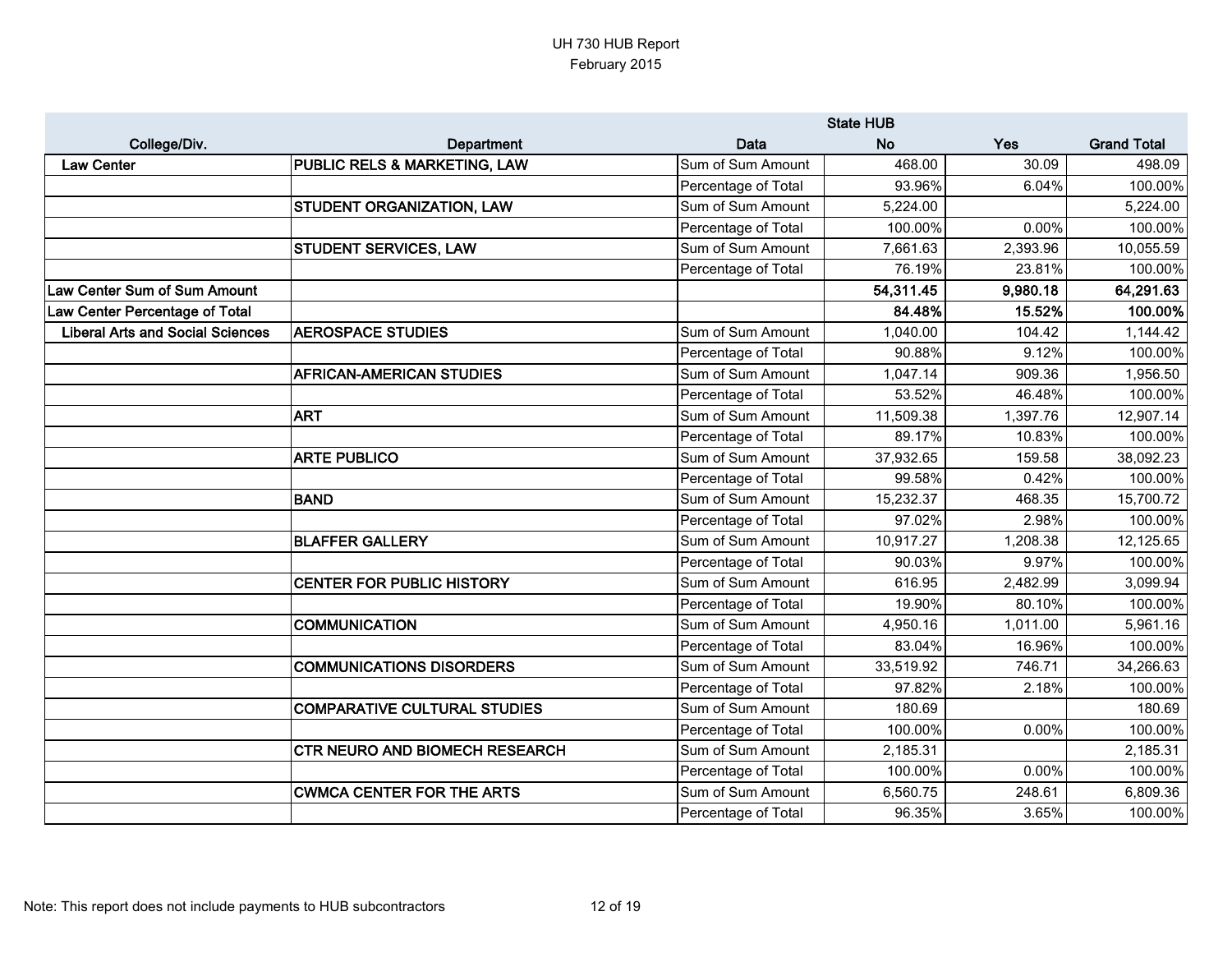|                                         |                                 | <b>State HUB</b>    |           |          |                    |
|-----------------------------------------|---------------------------------|---------------------|-----------|----------|--------------------|
| College/Div.                            | Department                      | Data                | No.       | Yes      | <b>Grand Total</b> |
| <b>Liberal Arts and Social Sciences</b> | DEAN, LIBERAL ARTS & SOC SCI    | Sum of Sum Amount   | 8,042.20  | 2,182.24 | 10,224.44          |
|                                         |                                 | Percentage of Total | 78.66%    | 21.34%   | 100.00%            |
|                                         | <b>ECONOMICS</b>                | Sum of Sum Amount   | 14,536.68 | 2,013.13 | 16,549.81          |
|                                         |                                 | Percentage of Total | 87.84%    | 12.16%   | 100.00%            |
|                                         | <b>ENGLISH</b>                  | Sum of Sum Amount   | 33,614.79 | 3,797.26 | 37,412.05          |
|                                         |                                 | Percentage of Total | 89.85%    | 10.15%   | 100.00%            |
|                                         | HEALTH AND HUMAN PERFORMANCE    | Sum of Sum Amount   | 15,641.02 | 672.04   | 16,313.06          |
|                                         |                                 | Percentage of Total | 95.88%    | 4.12%    | 100.00%            |
|                                         | <b>HISPANIC STUDIES</b>         | Sum of Sum Amount   | 2,909.23  | 479.42   | 3,388.65           |
|                                         |                                 | Percentage of Total | 85.85%    | 14.15%   | 100.00%            |
|                                         | <b>HISTORY</b>                  | Sum of Sum Amount   | 956.39    | 990.09   | 1,946.48           |
|                                         |                                 | Percentage of Total | 49.13%    | 50.87%   | 100.00%            |
|                                         | HOBBY CENTER FOR PUBLIC POLICY  | Sum of Sum Amount   | 7,033.72  | 182.27   | 7,215.99           |
|                                         |                                 | Percentage of Total | 97.47%    | 2.53%    | 100.00%            |
|                                         | <b>MEXICAN-AMERICAN STUDIES</b> | Sum of Sum Amount   | 387.26    | 7,933.65 | 8,320.91           |
|                                         |                                 | Percentage of Total | 4.65%     | 95.35%   | 100.00%            |
|                                         | <b>MILITARY SCIENCE</b>         | Sum of Sum Amount   | 242.76    |          | 242.76             |
|                                         |                                 | Percentage of Total | 100.00%   | 0.00%    | 100.00%            |
|                                         | MODERN AND CLASSICAL LANGUAGES  | Sum of Sum Amount   | 3,102.07  | 171.73   | 3,273.80           |
|                                         |                                 | Percentage of Total | 94.75%    | 5.25%    | 100.00%            |
|                                         | <b>MUSIC</b>                    | Sum of Sum Amount   | 46,302.96 | 3,636.61 | 49,939.57          |
|                                         |                                 | Percentage of Total | 92.72%    | 7.28%    | 100.00%            |
|                                         | <b>PHILOSOPHY</b>               | Sum of Sum Amount   | 309.03    | 107.25   | 416.28             |
|                                         |                                 | Percentage of Total | 74.24%    | 25.76%   | 100.00%            |
|                                         | POLITICAL SCIENCE               | Sum of Sum Amount   | 4,321.21  | 1,405.13 | 5,726.34           |
|                                         |                                 | Percentage of Total | 75.46%    | 24.54%   | 100.00%            |
|                                         | <b>PSYCHOLOGY</b>               | Sum of Sum Amount   | 23,148.30 | 1,967.03 | 25,115.33          |
|                                         |                                 | Percentage of Total | 92.17%    | 7.83%    | 100.00%            |
|                                         | PUBLIC ADMINISTRATION PROGRAM   | Sum of Sum Amount   | 775.67    |          | 775.67             |
|                                         |                                 | Percentage of Total | 100.00%   | 0.00%    | 100.00%            |
|                                         | <b>SOCIOLOGY</b>                | Sum of Sum Amount   | 384.45    | 494.10   | 878.55             |
|                                         |                                 | Percentage of Total | 43.76%    | 56.24%   | 100.00%            |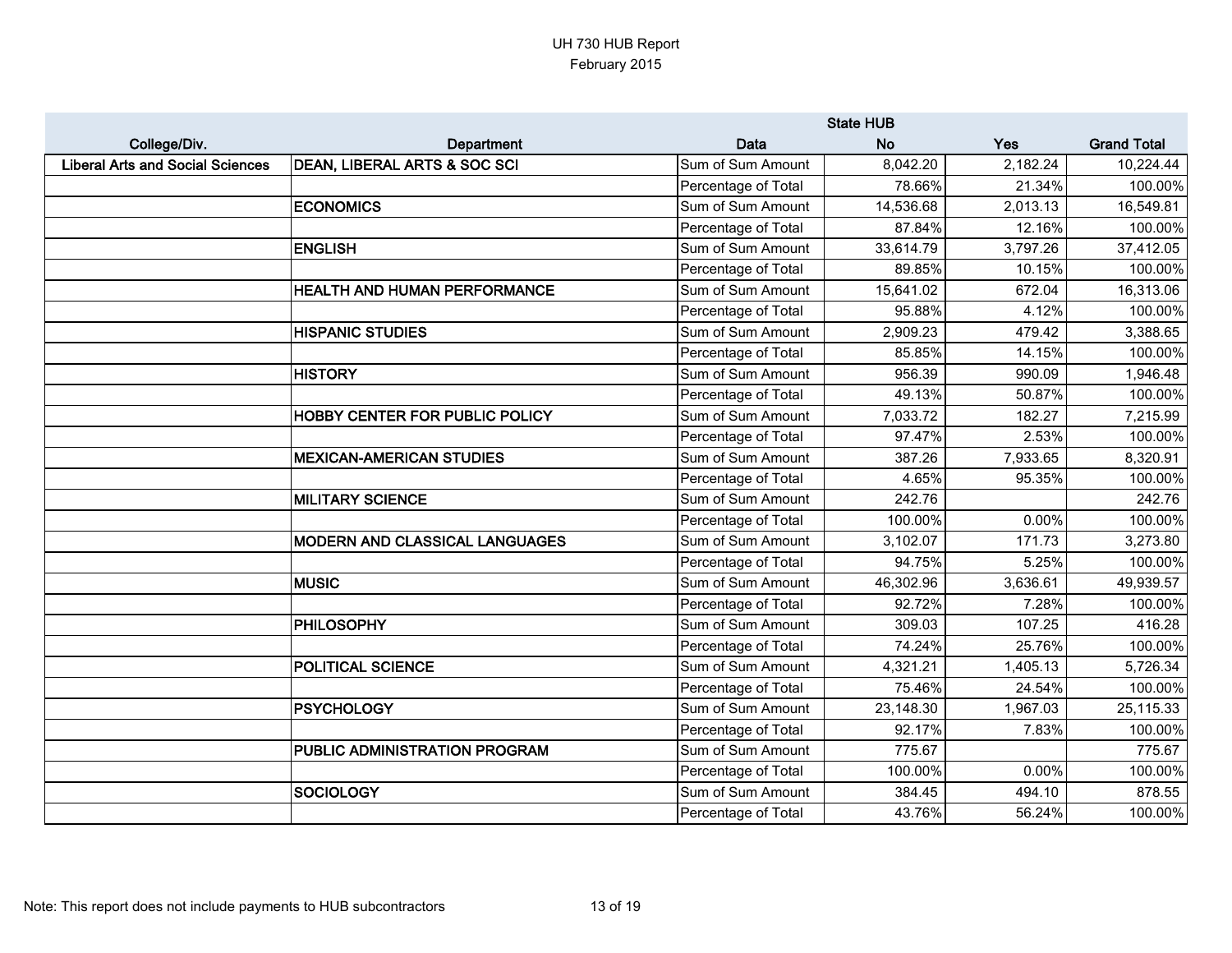|                                                      |                                            | <b>State HUB</b>    |            |           |                    |
|------------------------------------------------------|--------------------------------------------|---------------------|------------|-----------|--------------------|
| College/Div.                                         | Department                                 | <b>Data</b>         | <b>No</b>  | Yes       | <b>Grand Total</b> |
| <b>Liberal Arts and Social Sciences</b>              | <b>THEATER</b>                             | Sum of Sum Amount   | 13,646.39  | 1,004.74  | 14,651.13          |
|                                                      |                                            | Percentage of Total | 93.14%     | 6.86%     | 100.00%            |
|                                                      | <b>WOMEN'S STUDIES PROGRAM</b>             | Sum of Sum Amount   | 213.57     | 534.71    | 748.28             |
|                                                      |                                            | Percentage of Total | 28.54%     | 71.46%    | 100.00%            |
| Liberal Arts and Social Sciences Sum of Sum Amount   |                                            |                     | 301,260.29 | 36,308.56 | 337,568.85         |
| liberal Arts and Social Sciences Percentage of Total |                                            |                     | 89.24%     | 10.76%    | 100.00%            |
| Library                                              | UNIVERSITY LIBRARIES                       | Sum of Sum Amount   | 304,960.94 | 28,821.66 | 333,782.60         |
|                                                      |                                            | Percentage of Total | 91.37%     | 8.63%     | 100.00%            |
| <b>Library Sum of Sum Amount</b>                     |                                            |                     | 304,960.94 | 28,821.66 | 333,782.60         |
| ibrary Percentage of Total                           |                                            |                     | 91.37%     | 8.63%     | 100.00%            |
| <b>Natural Science and Mathematics</b>               | <b>BIOLOGY &amp; BIOCHEMISTRY</b>          | Sum of Sum Amount   | 124,929.38 | 12,738.61 | 137,667.99         |
|                                                      |                                            | Percentage of Total | 90.75%     | 9.25%     | 100.00%            |
|                                                      | <b>BIOLOGY OF BEHAVIOR INSTITUTE</b>       | Sum of Sum Amount   | 562.00     |           | 562.00             |
|                                                      |                                            | Percentage of Total | 100.00%    | 0.00%     | 100.00%            |
|                                                      | <b>CHEMISTRY</b>                           | Sum of Sum Amount   | 139,115.90 | 1,322.06  | 140,437.96         |
|                                                      |                                            | Percentage of Total | 99.06%     | 0.94%     | 100.00%            |
|                                                      | <b>COMPUTER SCIENCE</b>                    | Sum of Sum Amount   | 23,444.77  | 16,707.19 | 40,151.96          |
|                                                      |                                            | Percentage of Total | 58.39%     | 41.61%    | 100.00%            |
|                                                      | CTR FOR APPLIED GEOSC & ENERGY (CAGE)      | Sum of Sum Amount   | 187.47     |           | 187.47             |
|                                                      |                                            | Percentage of Total | 100.00%    | 0.00%     | 100.00%            |
|                                                      | CTR FOR NUCLEAR RECEPTORS & CELL SIGNALING | Sum of Sum Amount   | 25,445.13  | 55.68     | 25,500.81          |
|                                                      |                                            | Percentage of Total | 99.78%     | 0.22%     | 100.00%            |
|                                                      | <b>DEAN, NATURAL SCIENCE &amp; MATHE</b>   | Sum of Sum Amount   | 8,808.72   | 448.11    | 9,256.83           |
|                                                      |                                            | Percentage of Total | 95.16%     | 4.84%     | 100.00%            |
|                                                      | <b>EARTH AND ATMOSPHERIC SCIENCES</b>      | Sum of Sum Amount   | 167,041.55 | 1,532.60  | 168,574.15         |
|                                                      |                                            | Percentage of Total | 99.09%     | 0.91%     | 100.00%            |
|                                                      | <b>HOUSTON COASTAL CENTER</b>              | Sum of Sum Amount   | 39.13      |           | 39.13              |
|                                                      |                                            | Percentage of Total | 100.00%    | 0.00%     | 100.00%            |
|                                                      | INST FOR CLIMATE/ATMOSPHERIC SCIENCE (CAS) | Sum of Sum Amount   | 4,151.00   |           | 4,151.00           |
|                                                      |                                            | Percentage of Total | 100.00%    | 0.00%     | 100.00%            |
|                                                      | <b>MATHEMATICS</b>                         | Sum of Sum Amount   | 17,819.14  | 10,141.20 | 27,960.34          |
|                                                      |                                            | Percentage of Total | 63.73%     | 36.27%    | 100.00%            |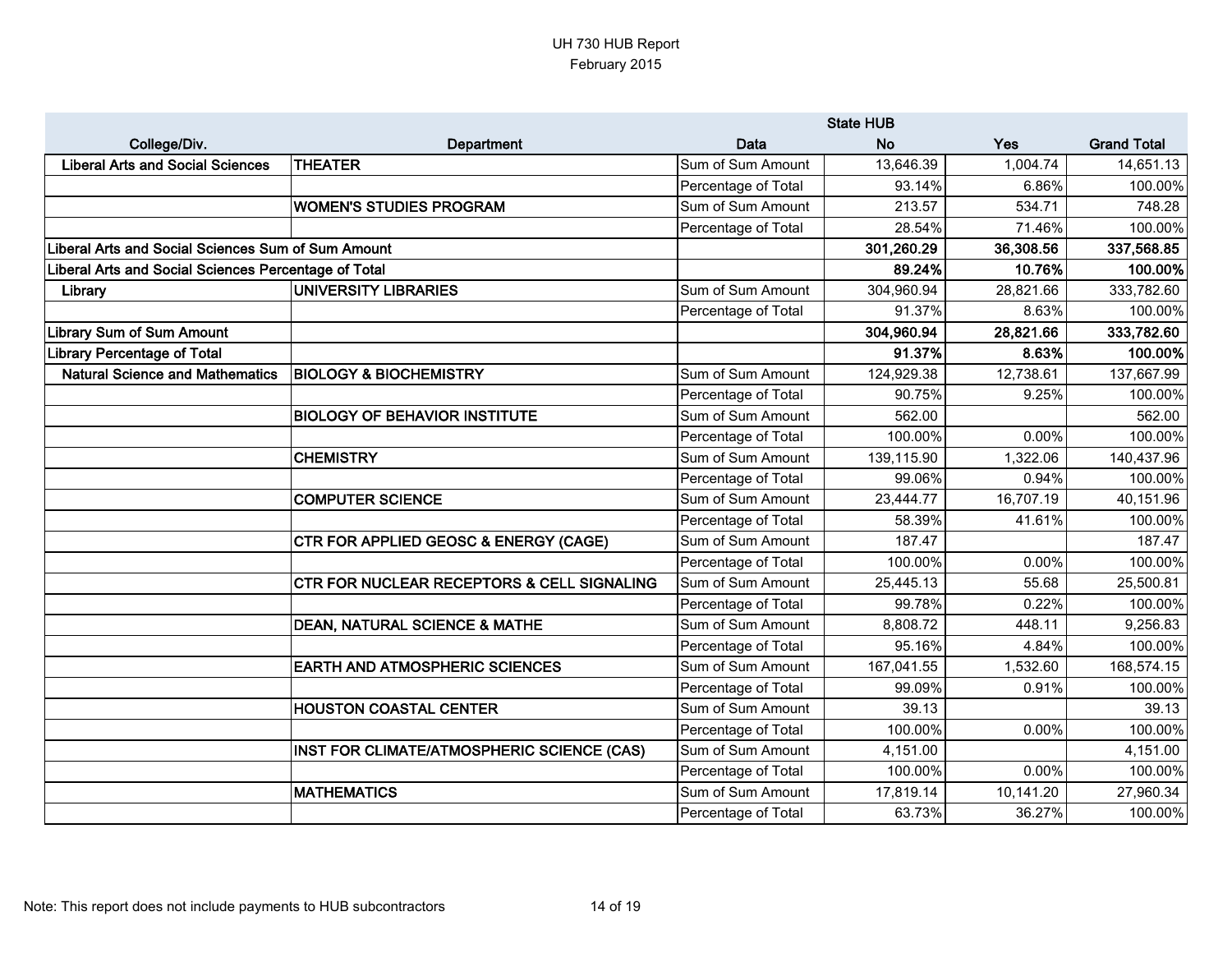|                                                     |                                           |                     | <b>State HUB</b> |           |                    |
|-----------------------------------------------------|-------------------------------------------|---------------------|------------------|-----------|--------------------|
| College/Div.                                        | <b>Department</b>                         | Data                | <b>No</b>        | Yes       | <b>Grand Total</b> |
| <b>Natural Science and Mathematics</b>              | <b>PHYSICS</b>                            | Sum of Sum Amount   | 97,098.79        | 10,959.85 | 108,058.64         |
|                                                     |                                           | Percentage of Total | 89.86%           | 10.14%    | 100.00%            |
| Natural Science and Mathematics Sum of Sum Amount   |                                           |                     | 608,642.98       | 53,905.30 | 662,548.28         |
| Natural Science and Mathematics Percentage of Total |                                           |                     | 91.86%           | 8.14%     | 100.00%            |
| Optometry                                           | <b>DEAN, OPTOMETRY</b>                    | Sum of Sum Amount   | 51,687.50        | 635.20    | 52,322.70          |
|                                                     |                                           | Percentage of Total | 98.79%           | 1.21%     | 100.00%            |
|                                                     | <b>OPT VISION SCIENCES</b>                | Sum of Sum Amount   | 23,701.78        |           | 23,701.78          |
|                                                     |                                           | Percentage of Total | 100.00%          | 0.00%     | 100.00%            |
|                                                     | <b>OPTOMETRY CLINIC</b>                   | Sum of Sum Amount   | 486,276.06       | 2,287.00  | 488,563.06         |
|                                                     |                                           | Percentage of Total | 99.53%           | 0.47%     | 100.00%            |
| <b>Optometry Sum of Sum Amount</b>                  |                                           |                     | 561,665.34       | 2,922.20  | 564,587.54         |
| Optometry Percentage of Total                       |                                           |                     | 99.48%           | 0.52%     | 100.00%            |
| Pharmacy                                            | <b>CLINICAL PHARMACY &amp; ADMINISTRA</b> | Sum of Sum Amount   | 20,443.92        | 4,594.36  | 25,038.28          |
|                                                     |                                           | Percentage of Total | 81.65%           | 18.35%    | 100.00%            |
|                                                     | <b>DEAN, PHARMACY</b>                     | Sum of Sum Amount   | 75,034.19        | 3,592.97  | 78,627.16          |
|                                                     |                                           | Percentage of Total | 95.43%           | 4.57%     | 100.00%            |
|                                                     | <b>EXPERIENTIAL PROGRAMS</b>              | Sum of Sum Amount   | 11,435.00        |           | 11,435.00          |
|                                                     |                                           | Percentage of Total | 100.00%          | 0.00%     | 100.00%            |
|                                                     | <b>INSTITUTE OF COMMUNITY HEALTH</b>      | Sum of Sum Amount   | 108.99           |           | 108.99             |
|                                                     |                                           | Percentage of Total | 100.00%          | 0.00%     | 100.00%            |
|                                                     | PHAR HEALTH OUTCOMES & POLICY             | Sum of Sum Amount   |                  | 1,493.13  | 1,493.13           |
|                                                     |                                           | Percentage of Total | 0.00%            | 100.00%   | 100.00%            |
|                                                     | PHARMACOLOGICAL & PHARMACEUTIC            | Sum of Sum Amount   | 132,559.75       | 657.45    | 133,217.20         |
|                                                     |                                           | Percentage of Total | 99.51%           | 0.49%     | 100.00%            |
|                                                     | <b>STUDENT SERVICES PHARMACY</b>          | Sum of Sum Amount   | 1,767.89         | 727.18    | 2,495.07           |
|                                                     |                                           | Percentage of Total | 70.86%           | 29.14%    | 100.00%            |
| Pharmacy Sum of Sum Amount                          |                                           |                     | 241,349.74       | 11,065.09 | 252,414.83         |
| <b>Pharmacy Percentage of Total</b>                 |                                           |                     | 95.62%           | 4.38%     | 100.00%            |
| Research                                            | <b>ANIMAL CARE OPERATIONS</b>             | Sum of Sum Amount   | 37,467.89        |           | 37,467.89          |
|                                                     |                                           | Percentage of Total | 100.00%          | 0.00%     | 100.00%            |
|                                                     | <b>BUSINESS OPERATIONS &amp; IT</b>       | Sum of Sum Amount   | 56,671.36        | 266.88    | 56,938.24          |
|                                                     |                                           | Percentage of Total | 99.53%           | 0.47%     | 100.00%            |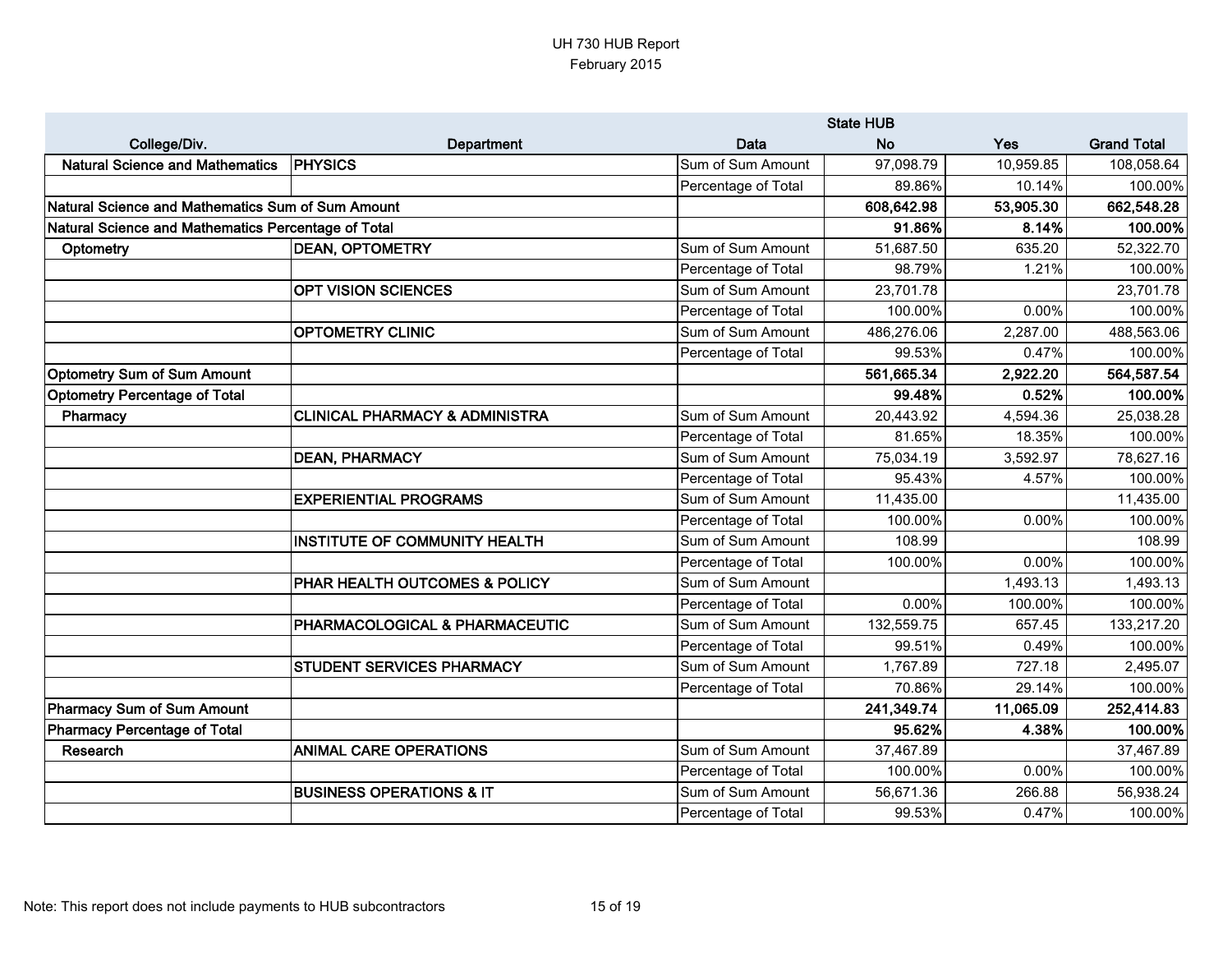|                                     |                                                | <b>State HUB</b>    |            |          |                    |
|-------------------------------------|------------------------------------------------|---------------------|------------|----------|--------------------|
| College/Div.                        | Department                                     | Data                | <b>No</b>  | Yes      | <b>Grand Total</b> |
| <b>Research</b>                     | CENTER FOR ADVANCED COMPUTING & DATA SYS       | Sum of Sum Amount   | 7,753.51   | 265.45   | 8,018.96           |
|                                     |                                                | Percentage of Total | 96.69%     | 3.31%    | 100.00%            |
|                                     | <b>CENTER FOR ADVANCED MATERIALS</b>           | Sum of Sum Amount   | 1,936.93   | 54.77    | 1,991.70           |
|                                     |                                                | Percentage of Total | 97.25%     | 2.75%    | 100.00%            |
|                                     | <b>ENVIRONMENT HEALTH &amp; LIFE SAFETY</b>    | Sum of Sum Amount   | 2,735.90   |          | 2,735.90           |
|                                     |                                                | Percentage of Total | 100.00%    | 0.00%    | 100.00%            |
|                                     | <b>GRANT DEVELOPMENT</b>                       | Sum of Sum Amount   | 323.01     | 57.93    | 380.94             |
|                                     |                                                | Percentage of Total | 84.79%     | 15.21%   | 100.00%            |
|                                     | <b>GRANTS AND CONTRACTS</b>                    | Sum of Sum Amount   | 220.92     | 165.38   | 386.30             |
|                                     |                                                | Percentage of Total | 57.19%     | 42.81%   | 100.00%            |
|                                     | OFFICE OF INTELLECTUAL PROPERTY MGMT           | Sum of Sum Amount   | 206,041.99 | 904.06   | 206,946.05         |
|                                     |                                                | Percentage of Total | 99.56%     | 0.44%    | 100.00%            |
|                                     | <b>RESEARCH</b>                                | Sum of Sum Amount   | 11,076.61  | 1,089.10 | 12,165.71          |
|                                     |                                                | Percentage of Total | 91.05%     | 8.95%    | 100.00%            |
|                                     | <b>RESEARCH INVESTMENT FUND</b>                | Sum of Sum Amount   | 21,035.19  | 1,462.99 | 22,498.18          |
|                                     |                                                | Percentage of Total | 93.50%     | 6.50%    | 100.00%            |
|                                     | <b>RESEARCH POLICIES/COMPLIANCE/COMMITTEES</b> | Sum of Sum Amount   | 630.65     |          | 630.65             |
|                                     |                                                | Percentage of Total | 100.00%    | 0.00%    | 100.00%            |
|                                     | <b>TIMES</b>                                   | Sum of Sum Amount   | 6,430.64   | 596.26   | 7,026.90           |
|                                     |                                                | Percentage of Total | 91.51%     | 8.49%    | 100.00%            |
|                                     | TX CTR SUPERCONDUCTIVITY AT UH                 | Sum of Sum Amount   | 37,690.28  | 624.90   | 38,315.18          |
|                                     |                                                | Percentage of Total | 98.37%     | 1.63%    | 100.00%            |
|                                     | TX OBESITY RESEARCH CENTER                     | Sum of Sum Amount   | 31.53      | 729.09   | 760.62             |
|                                     |                                                | Percentage of Total | 4.15%      | 95.85%   | 100.00%            |
|                                     | UH SEQUENCING CORE FACILITY                    | Sum of Sum Amount   | 6,423.82   |          | 6,423.82           |
|                                     |                                                | Percentage of Total | 100.00%    | 0.00%    | 100.00%            |
| <b>Research Sum of Sum Amount</b>   |                                                |                     | 396,470.23 | 6,216.81 | 402,687.04         |
| <b>Research Percentage of Total</b> |                                                |                     | 98.46%     | 1.54%    | 100.00%            |
| <b>Student Affairs</b>              | <b>ADMISSIONS</b>                              | Sum of Sum Amount   | 17,632.67  | 77.00    | 17,709.67          |
|                                     |                                                | Percentage of Total | 99.57%     | 0.43%    | 100.00%            |
|                                     | <b>CAMPUS RECREATION</b>                       | Sum of Sum Amount   | 23,755.68  | 1,509.12 | 25,264.80          |
|                                     |                                                | Percentage of Total | 94.03%     | 5.97%    | 100.00%            |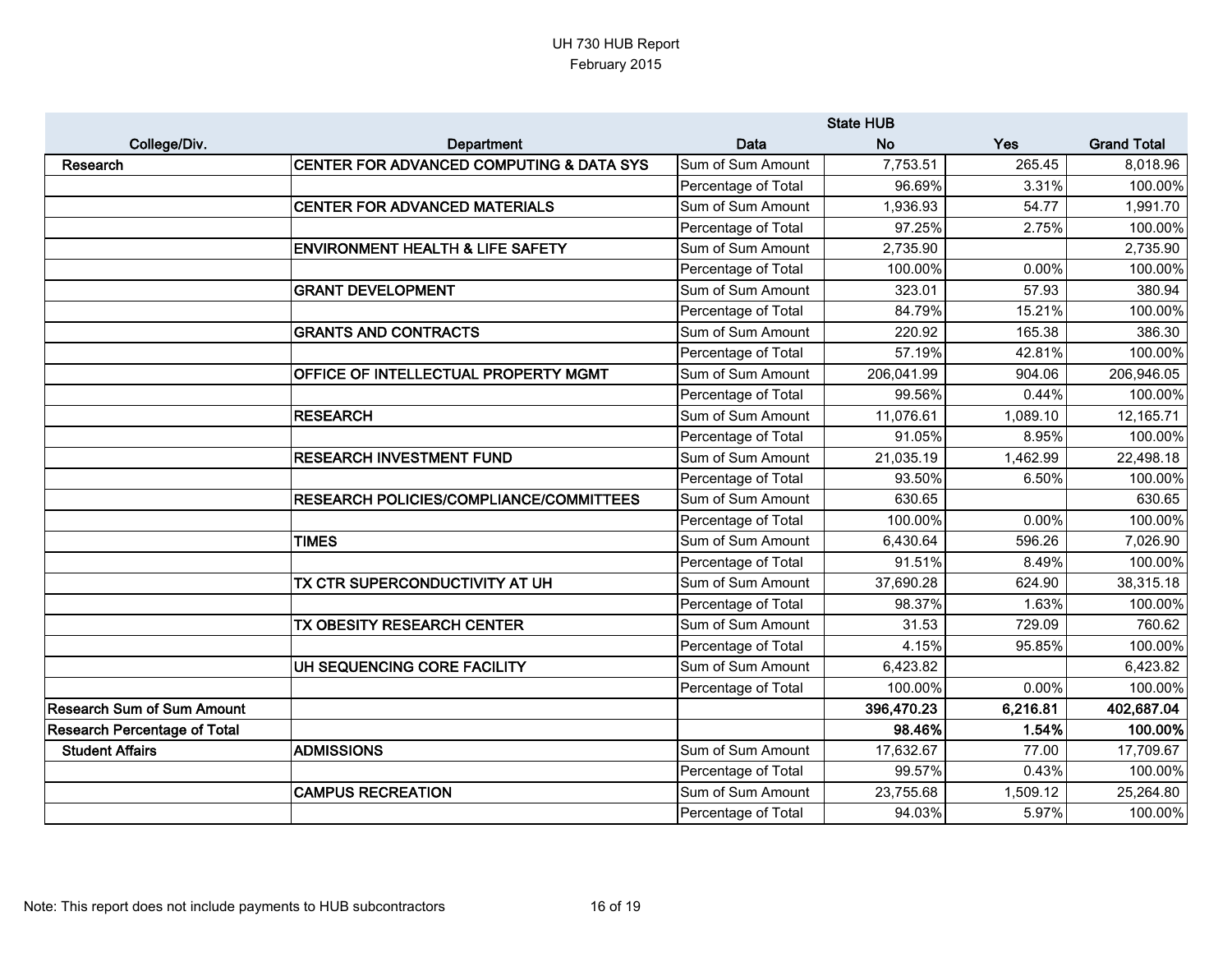|                        |                                             | <b>State HUB</b>    |           |           |                    |
|------------------------|---------------------------------------------|---------------------|-----------|-----------|--------------------|
| College/Div.           | Department                                  | Data                | <b>No</b> | Yes       | <b>Grand Total</b> |
| <b>Student Affairs</b> | <b>CENTER FOR DIVERSITY &amp; INCLUSION</b> | Sum of Sum Amount   | 1,283.19  | 262.57    | 1,545.76           |
|                        |                                             | Percentage of Total | 83.01%    | 16.99%    | 100.00%            |
|                        | <b>CENTER FOR LEADERSHIP &amp; FSL</b>      | Sum of Sum Amount   | 1,734.52  | 4,078.71  | 5,813.23           |
|                        |                                             | Percentage of Total | 29.84%    | 70.16%    | 100.00%            |
|                        | CENTER FOR STUDENT INVOLVEMENT              | Sum of Sum Amount   | 17,682.34 | 8,258.74  | 25,941.08          |
|                        |                                             | Percentage of Total | 68.16%    | 31.84%    | 100.00%            |
|                        | <b>CENTER FOR STUDENT MEDIA</b>             | Sum of Sum Amount   | 15,752.87 | 586.78    | 16,339.65          |
|                        |                                             | Percentage of Total | 96.41%    | 3.59%     | 100.00%            |
|                        | <b>CENTER FOR STUDENTS W/DISABILITIES</b>   | Sum of Sum Amount   | 63,337.12 | 14,292.84 | 77,629.96          |
|                        |                                             | Percentage of Total | 81.59%    | 18.41%    | 100.00%            |
|                        | <b>CHILDREN'S LEARNING CENTER</b>           | Sum of Sum Amount   | 11,005.25 | 2,231.42  | 13,236.67          |
|                        |                                             | Percentage of Total | 83.14%    | 16.86%    | 100.00%            |
|                        | <b>COUNSELING AND PSYCH SVCS</b>            | Sum of Sum Amount   | 1,856.00  | 489.93    | 2,345.93           |
|                        |                                             | Percentage of Total | 79.12%    | 20.88%    | 100.00%            |
|                        | <b>DEAN OF STUDENTS</b>                     | Sum of Sum Amount   | 4,385.69  | 902.63    | 5,288.32           |
|                        |                                             | Percentage of Total | 82.93%    | 17.07%    | 100.00%            |
|                        | <b>ENROLLMENT MANAGEMENT SERVICES</b>       | Sum of Sum Amount   | 43,895.01 | 270.71    | 44,165.72          |
|                        |                                             | Percentage of Total | 99.39%    | 0.61%     | 100.00%            |
|                        | <b>ENROLLMENT MGMT PROD SUPPORT</b>         | Sum of Sum Amount   | 486.00    | 85.50     | 571.50             |
|                        |                                             | Percentage of Total | 85.04%    | 14.96%    | 100.00%            |
|                        | <b>LGBT RESOURCE CENTER</b>                 | Sum of Sum Amount   | 159.19    | 77.51     | 236.70             |
|                        |                                             | Percentage of Total | 67.25%    | 32.75%    | 100.00%            |
|                        | OFFICE OF THE UNIVERSITY REGISTRAR          | Sum of Sum Amount   | 25,998.84 | 2,420.43  | 28,419.27          |
|                        |                                             | Percentage of Total | 91.48%    | 8.52%     | 100.00%            |
|                        | <b>RELIGION CENTER</b>                      | Sum of Sum Amount   | 2,623.67  |           | 2,623.67           |
|                        |                                             | Percentage of Total | 100.00%   | 0.00%     | 100.00%            |
|                        | <b>SCHOLARSHIPS AND FINANCIAL AID</b>       | Sum of Sum Amount   | 18,931.85 | 11,322.63 | 30,254.48          |
|                        |                                             | Percentage of Total | 62.58%    | 37.42%    | 100.00%            |
|                        | <b>STU COMMUNICATION &amp; MARKETING</b>    | Sum of Sum Amount   | 807.59    |           | 807.59             |
|                        |                                             | Percentage of Total | 100.00%   | 0.00%     | 100.00%            |
|                        | <b>STUDENT AFFAIRS</b>                      | Sum of Sum Amount   | 1,909.86  | 1,680.02  | 3,589.88           |
|                        |                                             | Percentage of Total | 53.20%    | 46.80%    | 100.00%            |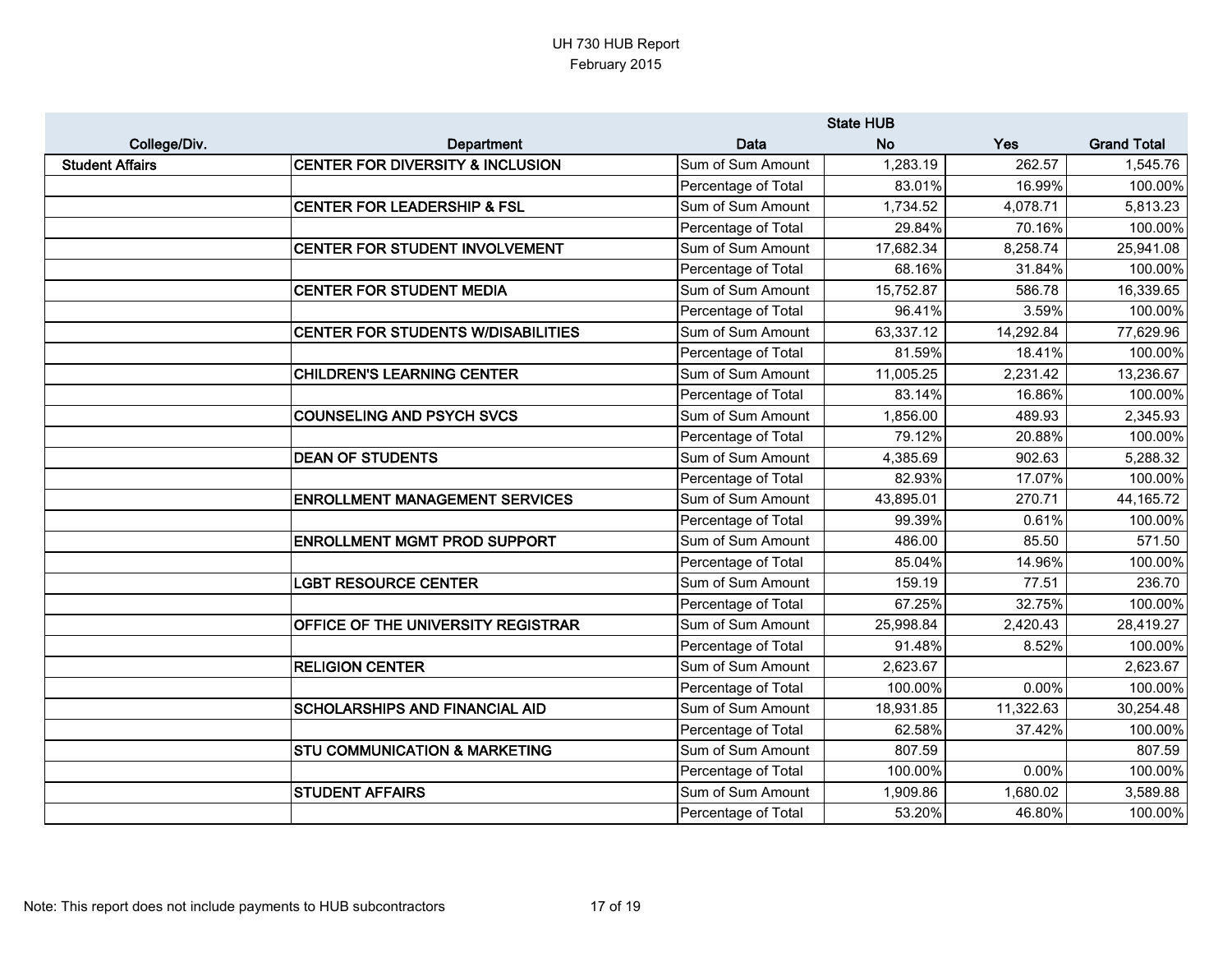|                                            |                                           | <b>State HUB</b>    |            |            |                    |
|--------------------------------------------|-------------------------------------------|---------------------|------------|------------|--------------------|
| College/Div.                               | Department                                | Data                | <b>No</b>  | Yes        | <b>Grand Total</b> |
| <b>Student Affairs</b>                     | <b>STUDENT AFFAIRS IT SERVICES</b>        | Sum of Sum Amount   | 13.99      |            | 13.99              |
|                                            |                                           | Percentage of Total | 100.00%    | 0.00%      | 100.00%            |
|                                            | <b>STUDENT CENTER</b>                     | Sum of Sum Amount   | 60,499.50  | 161,061.37 | 221,560.87         |
|                                            |                                           | Percentage of Total | 27.31%     | 72.69%     | 100.00%            |
|                                            | <b>STUDENT HEALTH CENTER</b>              | Sum of Sum Amount   | 64,226.00  | 17,745.40  | 81,971.40          |
|                                            |                                           | Percentage of Total | 78.35%     | 21.65%     | 100.00%            |
|                                            | STUDENT HOUSING - RESID LIFE (PH)         | Sum of Sum Amount   | 31,549.79  | 76,219.13  | 107,768.92         |
|                                            |                                           | Percentage of Total | 29.28%     | 70.72%     | 100.00%            |
|                                            | UNIVERSITY CAREER SERVICES                | Sum of Sum Amount   | 6,789.76   | 5,704.23   | 12,493.99          |
|                                            |                                           | Percentage of Total | 54.34%     | 45.66%     | 100.00%            |
|                                            | <b>VETERAN SERVICES</b>                   | Sum of Sum Amount   | 736.99     |            | 736.99             |
|                                            |                                           | Percentage of Total | 100.00%    | 0.00%      | 100.00%            |
|                                            | <b>WELLNESS CENTER</b>                    | Sum of Sum Amount   | 272.86     |            | 272.86             |
|                                            |                                           | Percentage of Total | 100.00%    | 0.00%      | 100.00%            |
|                                            | <b>WOMEN &amp; GENDER RESOURCE CENTER</b> | Sum of Sum Amount   | 939.28     |            | 939.28             |
|                                            |                                           | Percentage of Total | 100.00%    | 0.00%      | 100.00%            |
| <b>Student Affairs Sum of Sum Amount</b>   |                                           |                     | 418,265.51 | 309,276.67 | 727,542.18         |
| <b>Student Affairs Percentage of Total</b> |                                           |                     | 57.49%     | 42.51%     | 100.00%            |
| <b>Technology</b>                          | CENTER FOR FUTURE OF HEALTH               | Sum of Sum Amount   |            | 120.39     | 120.39             |
|                                            |                                           | Percentage of Total | 0.00%      | 100.00%    | 100.00%            |
|                                            | <b>CENTER FOR TECHNOLOGY LITERACY</b>     | Sum of Sum Amount   | 8,064.99   | 385.05     | 8,450.04           |
|                                            |                                           | Percentage of Total | 95.44%     | 4.56%      | 100.00%            |
|                                            | <b>CONSTRUCTION MANAGEMENT</b>            | Sum of Sum Amount   | 236.90     | 78.16      | 315.06             |
|                                            |                                           | Percentage of Total | 75.19%     | 24.81%     | 100.00%            |
|                                            | CTR FOR INFO SCRTY, RES & EDU             | Sum of Sum Amount   | 184.15     |            | 184.15             |
|                                            |                                           | Percentage of Total | 100.00%    | 0.00%      | 100.00%            |
|                                            | <b>DEAN, TECHNOLOGY</b>                   | Sum of Sum Amount   | 49,004.88  | 20,771.54  | 69,776.42          |
|                                            |                                           | Percentage of Total | 70.23%     | 29.77%     | 100.00%            |
|                                            | <b>ENGINEERING TECHNOLOGY</b>             | Sum of Sum Amount   | 4,480.40   | 3,719.67   | 8,200.07           |
|                                            |                                           | Percentage of Total | 54.64%     | 45.36%     | 100.00%            |
|                                            | HUMAN DEVELOP AND CONSUMER SCI            | Sum of Sum Amount   | 6,931.11   | 2,321.40   | 9,252.51           |
|                                            |                                           | Percentage of Total | 74.91%     | 25.09%     | 100.00%            |